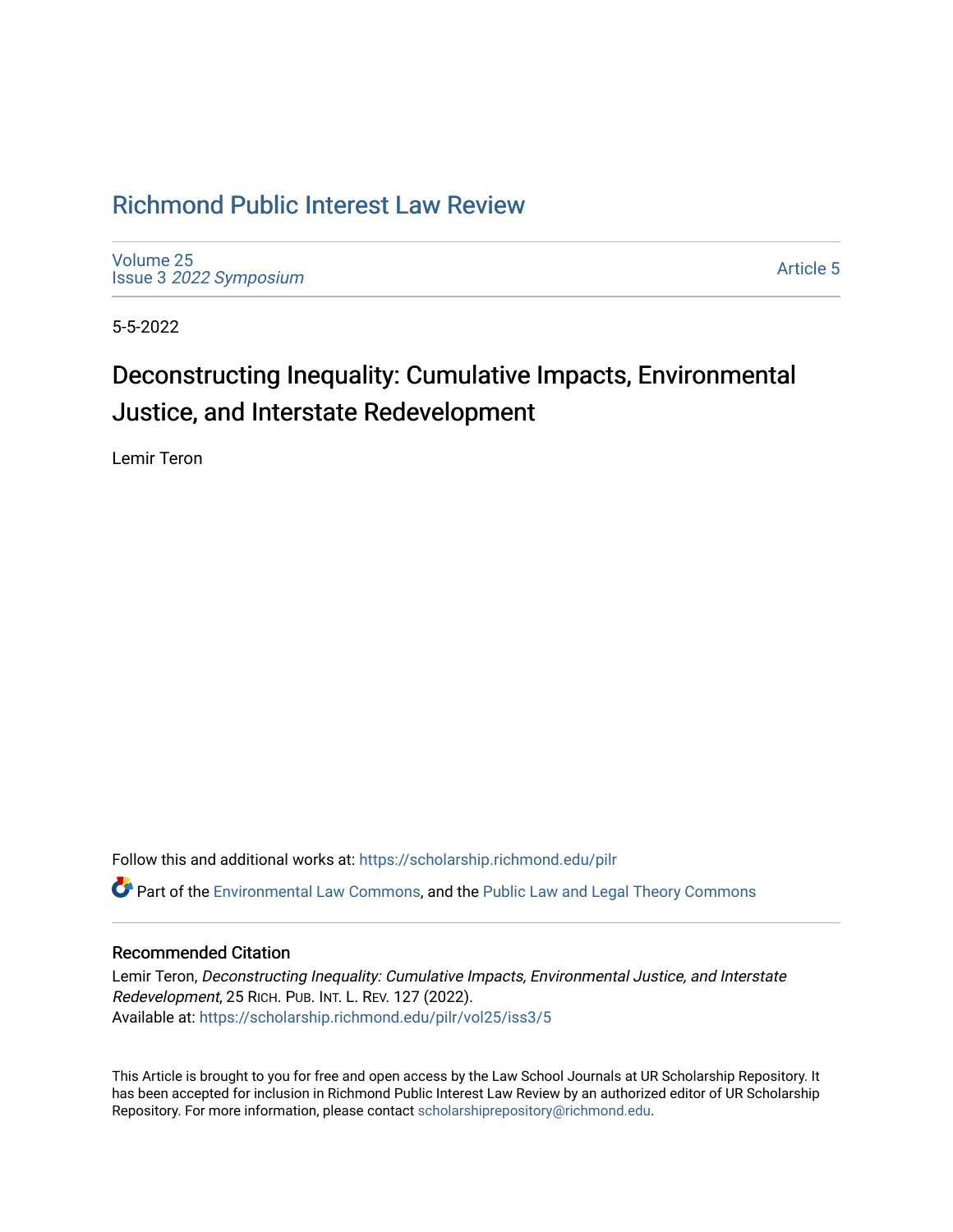# DECONSTRUCTING INEQUALITY: CUMULATIVE IMPACTS, ENVIRONMENTAL JUSTICE, AND INTERSTATE REDEVELOPMENT

*Lemir Teron\**

<sup>\*</sup> Dr. Lemir Teron is an assistant professor at the State University of New York College of Environmental Science & Forestry. His research focuses on environmental justice, energy policy and urban forestry. Dr. Teron received his PhD from the University of Delaware and completed a NOAA supported postdoc at Florida A&M University, where he also taught environmental justice at the FAMU College of Law. He was as an environmental justice consultant with the New York Civil Liberties Union for NYCLU's Interstate 81 racial justice project.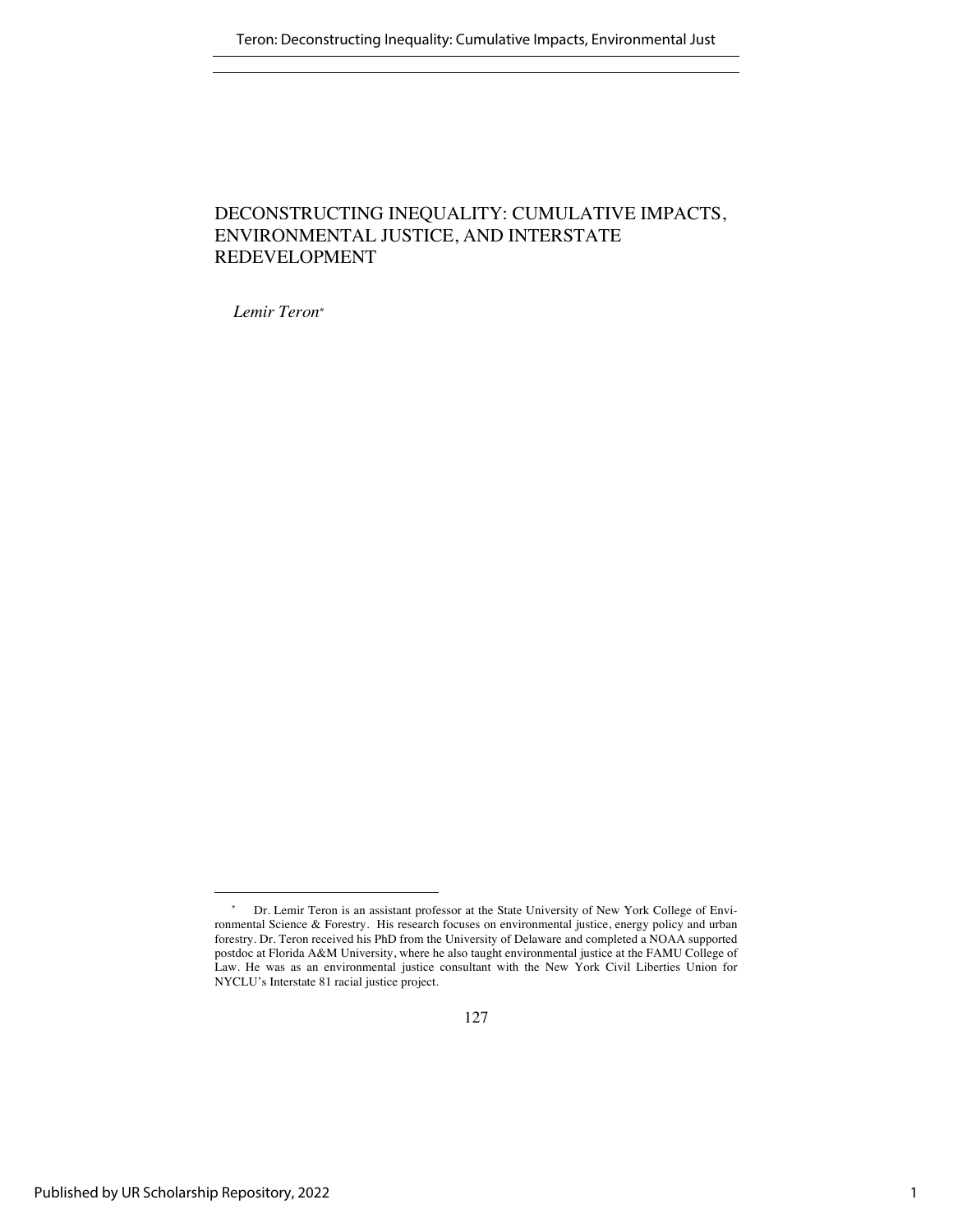# ABSTRACT

*The siting and development of Interstate 81 in Syracuse, New York, similar to highway projects across the nation, lead to the displacement of Black Syracusans and has exposed thousands of remaining residents at heightened environmental harm. As the interstate is slated to be redeveloped due to age and safety issues, national attention has focused on the highway as a potential exemplar for similar projects across the United States. Federal law mandates that environmental impact analysis be conducted, and due to the prevalence of marginalized populations, environmental justice impacts are a critical feature in this assessment. This article evaluates both the redevelopment of the interstate through an assessment of a 10,000+ page draft environmental impact statement, review of relevant policy documents and attendance at public meetings to assess the potential for environmentally sustainability and just outcomes. It concludes that, along with similar redevelopment projects from online due to the nation's aging infrastructure, environmental analysis and planning must employ restorative justice frameworks to strengthen and heal communities impacted from the legacy of racist urban planning.*

#### **INTRODUCTION**

Syracuse, New York, has long been an epicenter of socioeconomic and environmental inequality, emblematic of the post-industrial American Rust Belt and beyond. As a 1.4-mile stretch of Interstate 81 ("I-81") within the city is set to be demolished, Syracuse must contend with a long legacy of racial and environmental injustice. This reckoning will happen amid contemporary economic inequality and the concomitant environmental and social instability that has amplified racial segregation in the city. These events also occur as redevelopment claims, which address historic displacement, poverty, and unemployment, are enacted. With similar transportation infrastructure projects on the horizon across the United States, I-81's redevelopment can shape environmental and socioeconomic conditions for the region in the decades ahead and also be a harbinger for forthcoming projects across the nation.

This article appraises the potential for environmental justice ("EJ") through its evaluation of a 10,000+ page draft environmental impact statement ("DEIS"). The analysis also examines nearly century-old planning documents, featured engagement with local and state planning officials, and attendance at and participation in community meetings and public hearings. Federal mandates necessitate cumulative impacts analysis to assess the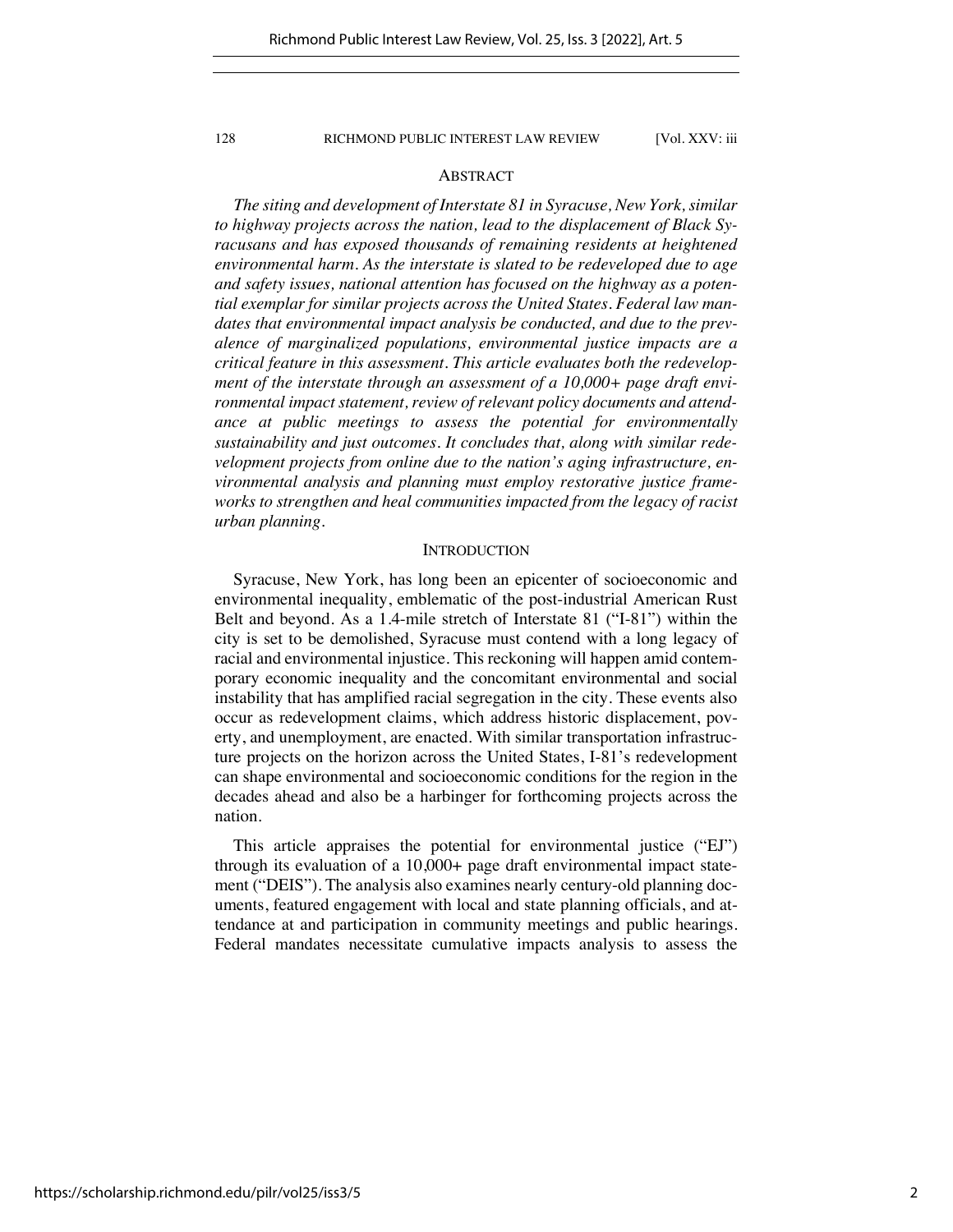imprint of large projects on EJ communities, $\frac{1}{1}$  a similar methodology is used here to evaluate state and federal redevelopment efforts related to the project.

The analysis uses cumulative impact analysis and an EJ framework to evaluate the redevelopment of the I-81 viaduct<sup>2</sup> and highway redevelopment. In analyzing redevelopment, this case required isolating singular projects related to transportation planning, from concurrent and overlapping environmental and socioeconomic conditions to achieve a deep understanding of the burdens that communities face in totality. Thus, the cumulative approach is necessary here and works in concert with the EJ framing, which is employed to examine how marginalized communities face heightened vulnerability as a result of being overburdened by compounding impacts. I-81's siting through Black Syracuse demands an evaluation of current conditions and redevelopment not as singular events, but rather as part of broader trends that perpetuate environmental racism and inequality and that manifest in "sacrifice zones."3 In the case of Syracuse, not only was a community dissected, displacing hundreds of Black families in the process, but also exposed thousands of remaining families to environmental harm.<sup>4</sup>

Section I provides an overview of environmental justice. Section II contextualizes EJ claims within the context of Syracuse. Section III illuminates the methodological approach of the research. Section IV takes the methodology and frames it within the need to engage in cumulative environmental impacts analysis to fully apprehend the risks that redevelopment projects can pose for communities. Section V employs the cumulative impacts analysis framing by examining an assortment of environmental impacts that comprehensive urban redevelopment analysis mandates. Ultimately this analysis

<sup>1</sup> This paper frames environmental justice communities as those neighborhoods with higher concentrations of residents of color and low-income households than the city and region as a whole. The analysis centers these communities due to decades of research which has revealed troubling relationships between race, income and environmental inequality. *See generally* COMM'N FOR RACIAL JUST., TOXIC WASTES AND RACE IN THE UNITED STATES: A NATIONAL REPORT ON THE RACIAL AND SOCIO-ECONOMIC CHARACTERISTICS OF COMMUNITIES WITH HAZARDOUS WASTE SITES xiii (1987); RACHEL MASSEY, ENVIRONMENTAL JUSTICE: INCOME, RACE, AND HEALTH 1 (2004); Robert D. Bullard, et al., *Toxic Wastes and Race at Twenty: Why Race Still Matters After All of These Years*, 38 ENV'T. L. 371, 371 (2008); Lemir Teron, et al., *Establishing a Toxics Mobility Inventory for Climate Change and Pollution*, 12 SUSTAINABILITY: J. OF RECORD 226, 226 (2019).

<sup>&</sup>lt;sup>2</sup> A viaduct is an elevated road. The raised section of I-81 in Syracuse is commonly referred to as such.

<sup>3</sup> *See generally* ROBERT D. BULLARD, DUMPING IN DIXIE: RACE, CLASS, AND ENVIRONMENTAL QUALITY (Routledge 3d ed. 2018); STEVE LERNER, SACRIFICE ZONES: THE FRONT LINES OF TOXIC CHEMICAL EXPOSURE IN THE UNITED STATES (2010).

<sup>4</sup> The installation of the I-81 wasn't the first racialized displacement of African Americans in Syracuse; Animashaun Ducre sites the removal of Blacks in the mid-1930s in the Washington-Water Strip community in a city-backed slum clearance, scheme. K. ANIMASHAUN DUCRE, A PLACE WE CALL HOME: GENDER, RACE, & JUSTICE IN SYRACUSE 28 (Syracuse Univ. Press 2012).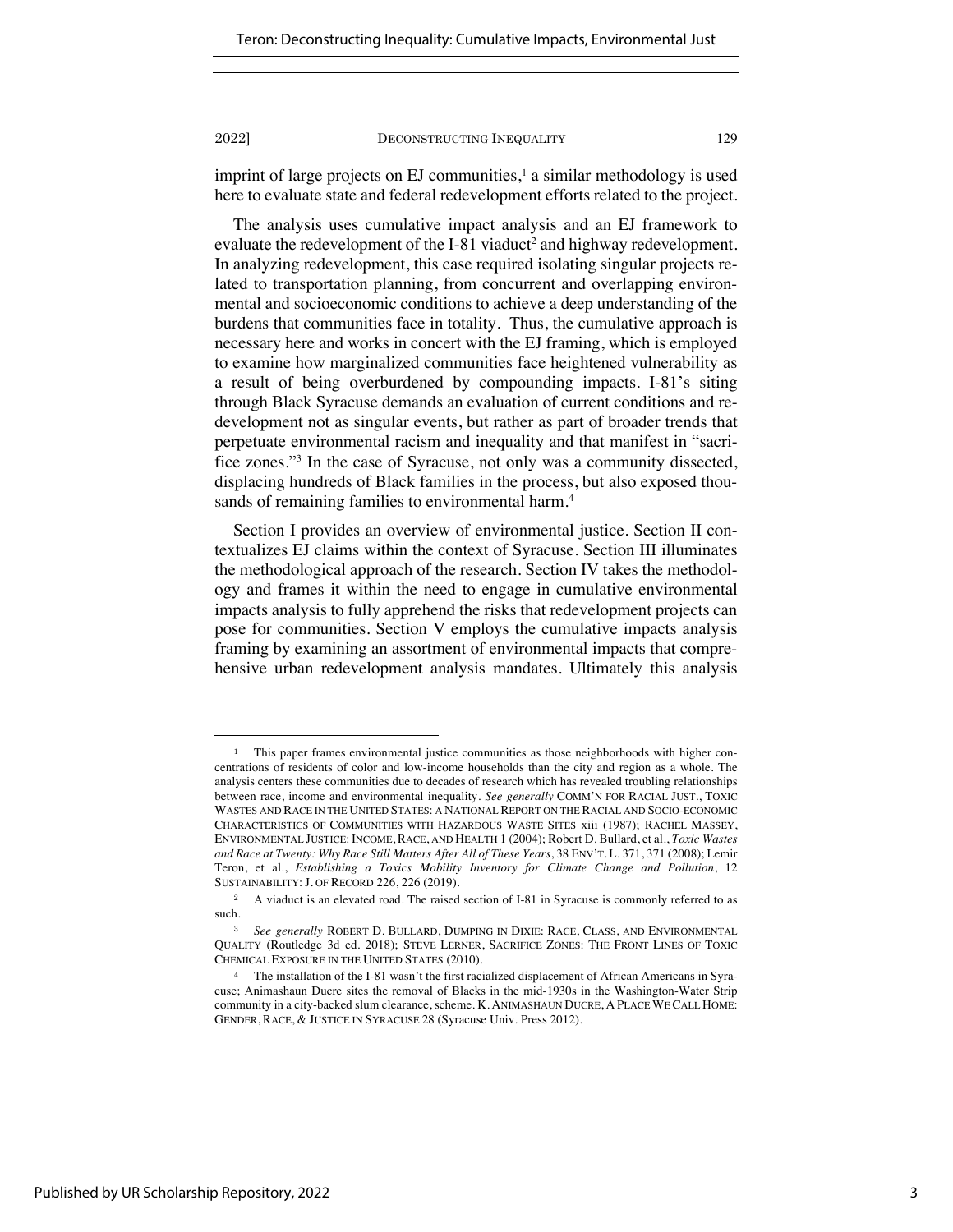offers guidance on the necessary steps that Syracuse and other cities should engage in to produce environmentally just planning outcomes.

## I. ENVIRONMENTAL INEQUALITY AS A WAY OF LIFE

Along with other population centers in Upstate New York, Syracuse has had mixed fortunes in developing a post-industrial identity. Within this milieu are racial hierarchies that have persisted for decades. Consequently, the city's development has stagnated, having been anchored by racialized economic segregation, population declines,<sup>5</sup> high unemployment rates, and seemingly intractable poverty.<sup>6</sup> The placement of I-81 through a predominantly African-American neighborhood just west of the city's downtown permanently displaced hundreds of families in the 1960s while destroying local institutions in the city's 15th Ward.7 This racially-based upheaval is the most enduring icon of the interstate's legacy.8

Presently, as the highway's conditions deteriorate, safety issues proliferate, and the costs associated with continual upkeep of the structure is prohibitive. Reoccurring maintenance will eventually become more costly than potential alternatives, a phenomenon that engineers and planners refer to as a project reaching "the end of its useful life."9

The New York State Department of Transportation ("NYSDOT") has considered three<sup>10</sup> main alternatives for its 2019 DEIS.<sup>11</sup> One option is a "do nothing" scenario, which would preserve the transportation status quo along with perpetual maintenance to address the highway's deteriorating conditions.<sup>12</sup> A second option is for the installation of a community grid.<sup>13</sup> This option would replace the present interstate with a series of intersecting streets, installing a central boulevard that would be the epicenter of expanded

<sup>&</sup>lt;sup>5</sup> After a peak population of over 220,000 residents in 1950, the city has lost tens of thousands of residents in the following decades. *See Syracuse, New York Population 2022*, WORLD POPULATION REV., https://worldpopulationreview.com/us-cities/syracuse-ny-population (last visited Feb. 20, 2022).

<sup>6</sup> *See* Matt Mulcahy, *Report Finds Concentrated Poverty in Syracuse Still Getting Worse*, CNY CENTRAL (Oct. 20, 2020), https://cnycentral.com/news/local/report-finds-concentrated-poverty-in-syracuse-still-getting-worse.

<sup>7</sup> *See The I-81 Story*, N.Y. C.L. UNION, https://www.nyclu.org/en/campaigns/i-81-story (last visited Feb. 20, 2022).

<sup>8</sup> DUCRE, *supra* note 4 at 43.

<sup>9</sup> Tom Magnarelli, *NY DOT Hands I-81 Plans Over to Feds For Approval Before Final Decision*, WRVO PUB. MEDIA (July 31, 2020), https://www.wrvo.org/politics-and-government/2020-07-31/ny-dothands-i-81-plans-over-to-feds-for-approval-before-final-decision.

<sup>&</sup>lt;sup>10</sup> A fourth consideration, a tunnel option, was scrapped before the DEIS phase due to prohibitive costs. Natalie Rubio-Licht, *Here's Why the Viaduct, Tunnel Options Were Rejected for I-81*, THE DAILY ORANGE (Apr. 23, 2019), https://dailyorange.com/2019/04/heres-viaduct-tunnel-options-rejected-81/.

<sup>11</sup> U.S. DEP'T OF TRANSP. & N.Y. STATE DEP'T OF TRANSP., I-81 VIADUCT PROJECT S-1 (2019).

<sup>12</sup> *Id.* at 3.

<sup>13</sup> *Id.* at 4.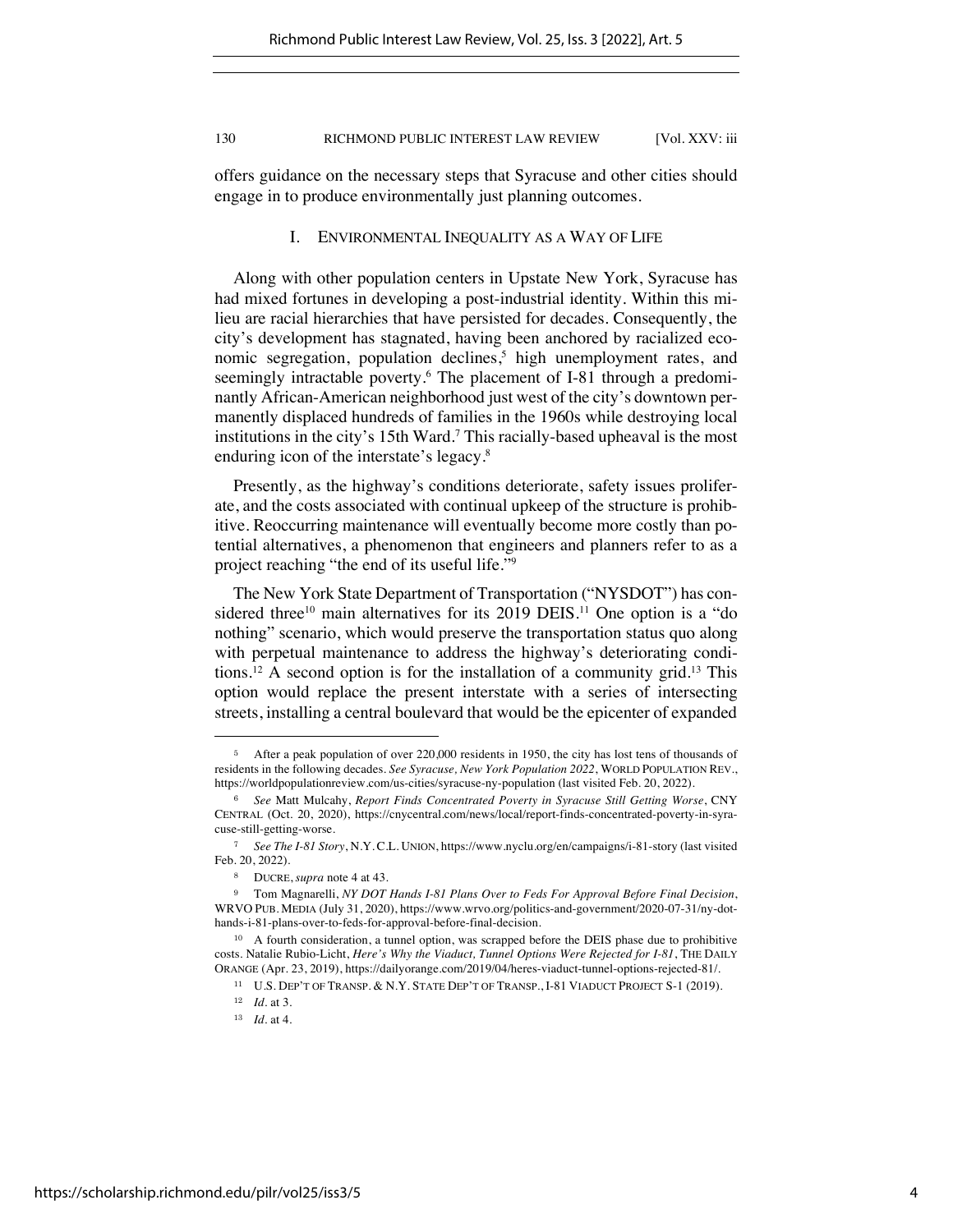live, work and play attractions.<sup>14</sup> This design would reroute interstate traffic outside of the city.15 A third option is to remove and replace the current highway with an expanded onsite interstate, built to 21st Century standards.<sup>16</sup>

# II. A HISTORY OF RACIAL INEQUALITY IN CENTRAL NEW YORK

Environmental justice considers how structural racism and inequality inform environmental conditions and livelihoods. High-profile incidents of environmental injustice illuminate how environmental racism and other inequalities create dangerous conditions for marginalized communities. Hurricane Katrina, while devastating across the U.S. Gulf Coast, was particularly catastrophic for African-American residents of New Orleans's Ninth Ward.17 The socioeconomic undergirding that allowed Michigan's Flint Water Crisis to manifest, given the propensity for majority Black cities to be taken over by state-controlled emergency management, is another high-profile example.18 EJ claims also mandate inquiry of a range of other exposures and maladies, including the proximity of toxic facilities, the persistence of inequality centered on food access, and gender and energy systems.19 Additionally, environmental justice has implications for a range of quality of life considerations. These considerations contemplate who receives environmental benefits and amenities, such as bike lanes, green space, and access to environmental resources.20

<sup>19</sup> *See generally* DUCRE, *supra* note 4 at 4–5; CATALINA M. DE ONIS, ENERGY ISLANDS: METAPHORS OF POWER, EXTRACTIVISM, AND JUSTICE IN PUERTO RICO 12 (Univ. of Calif. Press 2021); Evelyn White, *Black Women and the Wilderness*, *in* NORTON BOOK OF NATURE WRITING 1062, 1062–67 (John Elder & Robert Finch eds., 1990); Erica Morrell & Dalvery Blackwell, *Spatialized Intersectionality: Gendered and Racialized Residential Segregation and the Milwaukee Lead Crisis*, 15 ENV'T JUST., 31, 31–38 (2022); Lemir Teron & Susan S. Ekoh, *Energy Democracy and the City: Evaluating the Practice and Potential of Municipal Sustainability Planning*, 3 FRONTIERS IN COMMC'N 55, 55–59 (2018).

<sup>20</sup> *See generally* JULIAN AGYEMAN, INTRODUCING JUST SUSTAINABILITIES: POLICY, PLANNING, AND PRACTICE (2013); T'Shari White, The Whitewashing of the Wilderness: How History and Symbolic Annihilation Influence Black Americans' Participation at National Parks (May 21, 2018) (M.S. thesis, State University of New York College of Environmental Science and Forestry) (on file with the Digital Commons, State University of New York College of Environmental Science and Forestry).

<sup>14</sup> *See About the Community Grid Alternative*, N.Y. STATE DEP'T OF TRANSP., https://webapps.dot.ny.gov/community-grid (last visited Feb. 14, 2022).

<sup>15</sup> *Id.* 

<sup>16</sup> *Id.*

<sup>17</sup> *See generally* Nikesha Elise Williams, *Katrina Battered Black New Orleans. Then The Recovery Did It Again.*, WASH. POST (Aug. 28, 2020), https://www.washingtonpost.com/outlook/katrina-batteredblack-new-orleans-then-the-recovery-did-it-again/2020/08/27/193d2420-e7eb-11ea-bc79- 834454439a44\_story.html.

<sup>18</sup> *See generally* Chris Lewis, *Does Michigan's Emergency-Manager Law Disenfranchise Black Citizens?*, THE ATLANTIC (May 9, 2013), https://www.theatlantic.com/politics/archive/2013/05/does-michigans-emergency-manager-law-disenfranchise-black-citizens/275639/ (noting that the socioeconomics undergirding that allowed Michigan's Flint Water Crisis to manifest, given the propensity for the majority Black American city to be taken over by state control under that state's emergency manager regime.).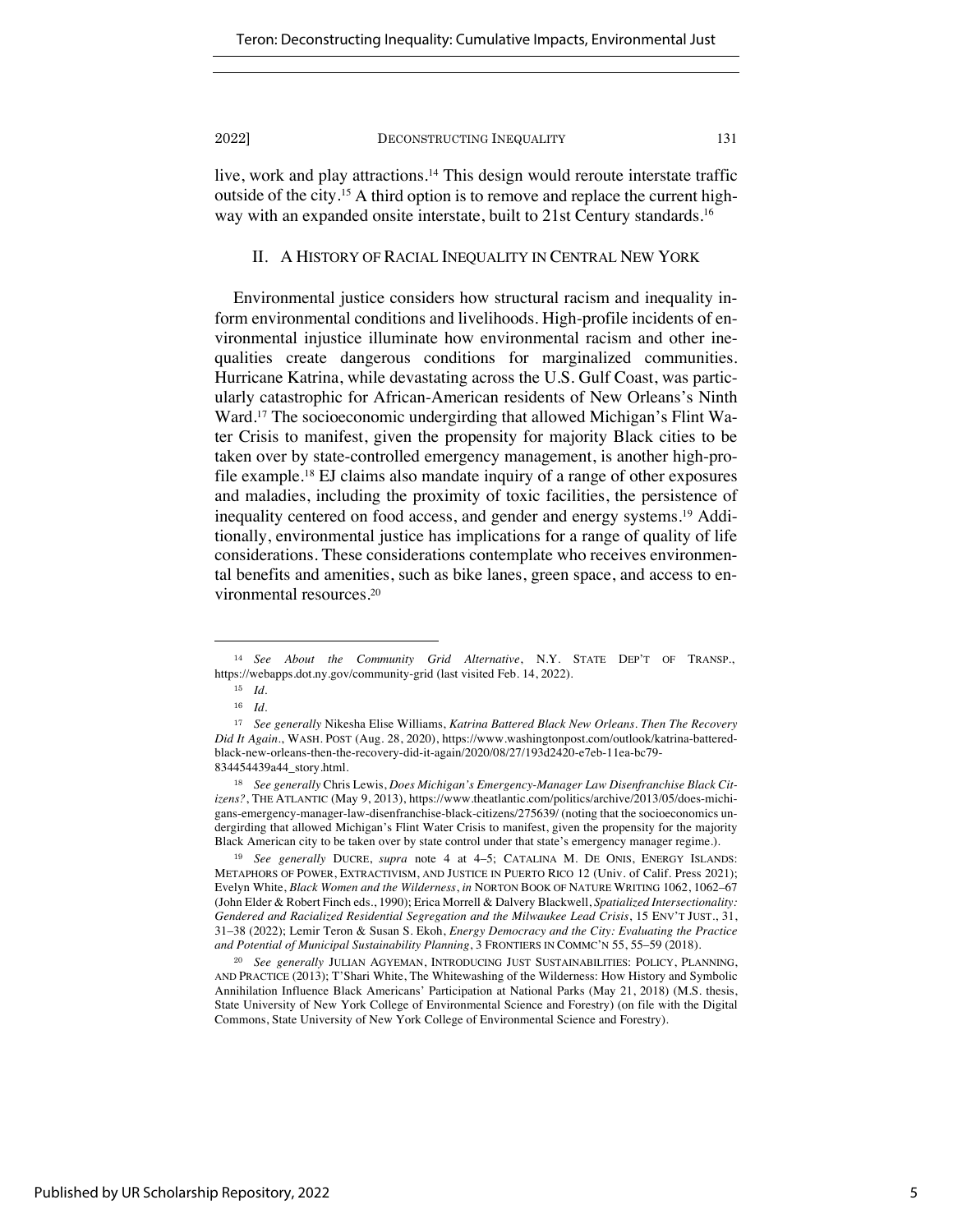Understanding and framing environmental injustice requires more than a mere analysis of singular episodes where inequality is manifest. The recognition of systemic inequality and the cumulative impacts from exposures to harm, along with barriers to obtaining environmental benefits that marginalized communities face, is requisite to examine environmental racism. While this analysis focuses on an interstate and its pending redevelopment, it also considers broader social and environmental inequality endemic to the region.

The initial and most systemic manifestation of racial marginalization in the region is the decimation of Central New York's Native peoples. The Onondaga Nation, part of the six-member Haudenosaunee Confederacy, has survived successive assaults from the U.S. government.<sup>21</sup> Neighborhoods across the US have been redlined with residents consequently subject to related housing discrimination.<sup>22</sup> More recently was the placement of the Midland Avenue Regional (sewage) Treatment Facility on the city's predominantly Black Southside.23 Also rampant on Syracuse's Southside – and throughout the city -- is food apartheid. <sup>24</sup> Lead poisoning is pervasive and Black children have a heightened risk of exposure in the city.<sup>25</sup> The notorious Onondaga Lake, a Superfund site which at one point was classified as the most polluted lake in the United States,<sup>26</sup> has disproportionately impacted the health of food-insecure households, which has had acute impacts on immigrant households.27

These conditions are exacerbated by economic discrimination within the region. The city's Black and Latino/a residents reside in the nation's highest

<sup>21</sup> *See Final Denial Of Justice to the Onondaga Nation: United States Supreme Court Denies Certiorari*, ONONDAGA NATION (Oct. 13, 2013), https://www.onondaganation.org/news/2013/final-denial-ofjustice-to-the-onondaga-nation-united-states-supreme-court-denies-certiorari/.

<sup>22</sup> *See Zoning and Segregation in Syracuse*, CNY FAIR HOUSING, https://storymaps.arcgis.com/stories/fef0e2ae307b4253b473ba3dcd68cbc8 (last visited Feb. 20, 2022).

<sup>23</sup> *See* Kristen Lombardi, '*They Figured Our Neighborhood Is Black, So They'll Do It'*, CTR. FOR PUB. INTEGRITY (Aug. 13, 2015), https://publicintegrity.org/environment/they-figured-our-neighborhood-is-black-so-theyll-do-it/.

<sup>24</sup> LEAH PENNIMAN, FARMING WHILE BLACK: SOUL FIRE FARM PRACTICAL GUIDE TO LIBERATION ON THE LAND 29 (Chelsea Green Publ'g 2018).

<sup>25</sup> Lutchmie Narine et al., *Action Anthropology and Pedagogy: University-Community Collaborations in Setting Policy*, 70 PUB. HEALTH FOOD STUD. & NUTRITION 289, 293 (2011).

<sup>26</sup> David Chanatry, *America's 'Most Polluted' Lake Finally Comes Clean*, NPR (July 31, 2012), https://www.npr.org/2012/07/31/157413747/americas-most-polluted-lake-finally-comes-clean.

<sup>27</sup> Glenn Coin, *Refugees Who Eat Onondaga Lake Fish Have High Levels of Mercury, Lead: Study*, CENT. NY NEWS (June 6, 2018), https://www.syracuse.com/news/2018/06/onondaga\_lake\_mercury\_lead\_burmese\_bhutanese\_refugees\_health\_great\_lakes\_1.html; *see also* Lemir Teron, *Sustainably Speaking: Considering Linguistic Isolation in Citywide Sustainability Planning*, 9 SUSTAINABILITY: J. REC. 289, 289–94 (2016) (stating that Syracuse has a substantial immigrant/New American population – many of which are linguistically isolated – as thousands of refugees from African and Asian nations have populated the city in the 21st Century; evidence has shown that linguistically isolated communities have been underserved in environmental planning).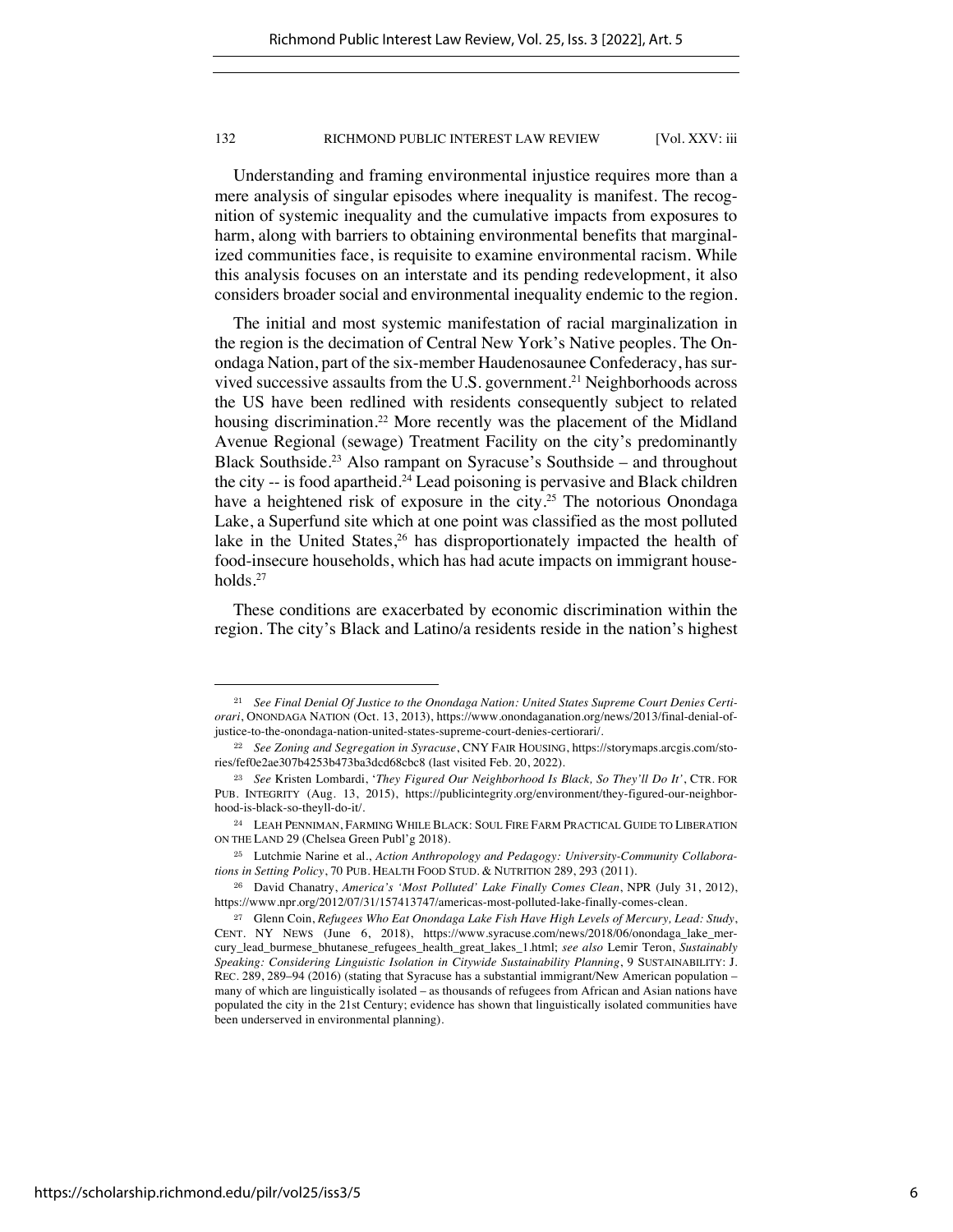racialized concentration of poverty neighborhoods.28 Economic isolation is undergirded by racialized barriers to entry in local labor markets, systematic exclusion from local labor unions is extensive and representative of broader workforce exclusion pervasive in the region.<sup>29</sup>

The development of the interstate highway system has been particularly harmful to Black neighborhoods in cities across the nation. The path of least political resistance saw African American communities vulnerable to dissection and displacement for highway construction in cities including Orlando (I-4), Wilmington (I-95), Atlanta (I-20 and the Downtown Connector), and countless others.<sup>30</sup> Residents of Syracuse's 15<sup>th</sup> Ward faced similar conditions. In 1956, the Federal Aid Highway Act was passed, granting billions of dollars for the creation of interstate highways across the nation.<sup>31</sup> In the process, the act most severely impacted Black neighborhoods, often adjacent to downtown business areas.32

Systemic and institutional racism throughout the nation continues to exacerbate local racial conditions. The absence of 14<sup>th</sup> Amendment protections, coupled with policy such as heightened investment in non-Black suburban communities through subsidized construction and racist lending practices, laid the groundwork for economic and racial segregation in the  $20<sup>th</sup>$  and  $21<sup>st</sup>$ centuries America. <sup>33</sup> Like a majority of American cities in the 1930s and 1940s, Syracuse's neighborhoods were, for investment purposes, rated on the basis of neighborhood quality.34 This highly racialized process advanced the tactic subsequently known as "redlining."35 These institutionalized systems were operationalized via *de facto* enactment of a nullification apparatus.<sup>36</sup>

<sup>28</sup> Paul Jargowsky, *Architecture of Segregation*, CENTURY FOUND. (Aug. 7, 2015), https://tcf.org/content/report/architecture-of-segregation/?session=1.

<sup>29</sup> *See* LEGAL SERVS. OF CENT. N.Y. & URBAN JOBS TASK FORCE, BUILDING EQUITY IN THE CONSTRUCTION TRADES: A RACIAL EQUITY IMPACT STATEMENT 27 (2019).

<sup>30</sup> *See* Yuri K. Gama, Parramore and the Interstate 4: A World Torn Asunder (1880-1980) (2015) (Master of Liberal Stud. thesis, Rollins College); Leah Virginia Kacanda, "A Street of Hopes and Dreams:" Rehabilitation, Revitalization, and Gentrification Along Market Street in Wilmington, Delaware (2011) (Master of Arts thesis, University of Delaware); Soyeon Kim, The Lasting Legacy of Transportation Planning: Spatial Exclusions Shaped by the Interstate Highways (2021) (M.S. thesis, Columbia University).

<sup>31</sup> Federal-Aid Highway Act of 1956, Pub. L. No. 84-627, 70 Stat. 374.

<sup>32</sup> LELAND WARE, A CENTURY OF SEGREGATION: RACE, CLASS, AND DISADVANTAGE 127 (Lexington Books 2018); Leland Ware, *Plessy's Legacy: The Government's Role in the Development and Perpetuation of Segregated Neighborhoods*, 7 RUSSELL SAGE FOUND. J. SOC. SCIS. 92, 102–03 (2021).

<sup>33</sup> WARE, *supra* note 32 at 127; Ware, *supra* note 32 at 93.

<sup>34</sup> Robert K. Nelson, et. al., *Mapping Inequality: Redlining in New Deal America,* https://dsl.richmond.edu/panorama/redlining/#loc=5/39.1/-94.58 (last visited Apr. 8, 2022) (considering the role that the Home Owners Loan Corporation ("HOLC") and its racially discriminatory development practices).

<sup>35</sup> WARE, *supra* note 32 at 127.

<sup>36</sup> Kriston Capps, *How the Fair Housing Act Failed Black Homeowners*, BLOOMBERG CITY LAB (Apr. 11, 2018), https://www.bloomberg.com/news/articles/2018-04-11/50-years-after-the-fair-housingact-redlining-persists.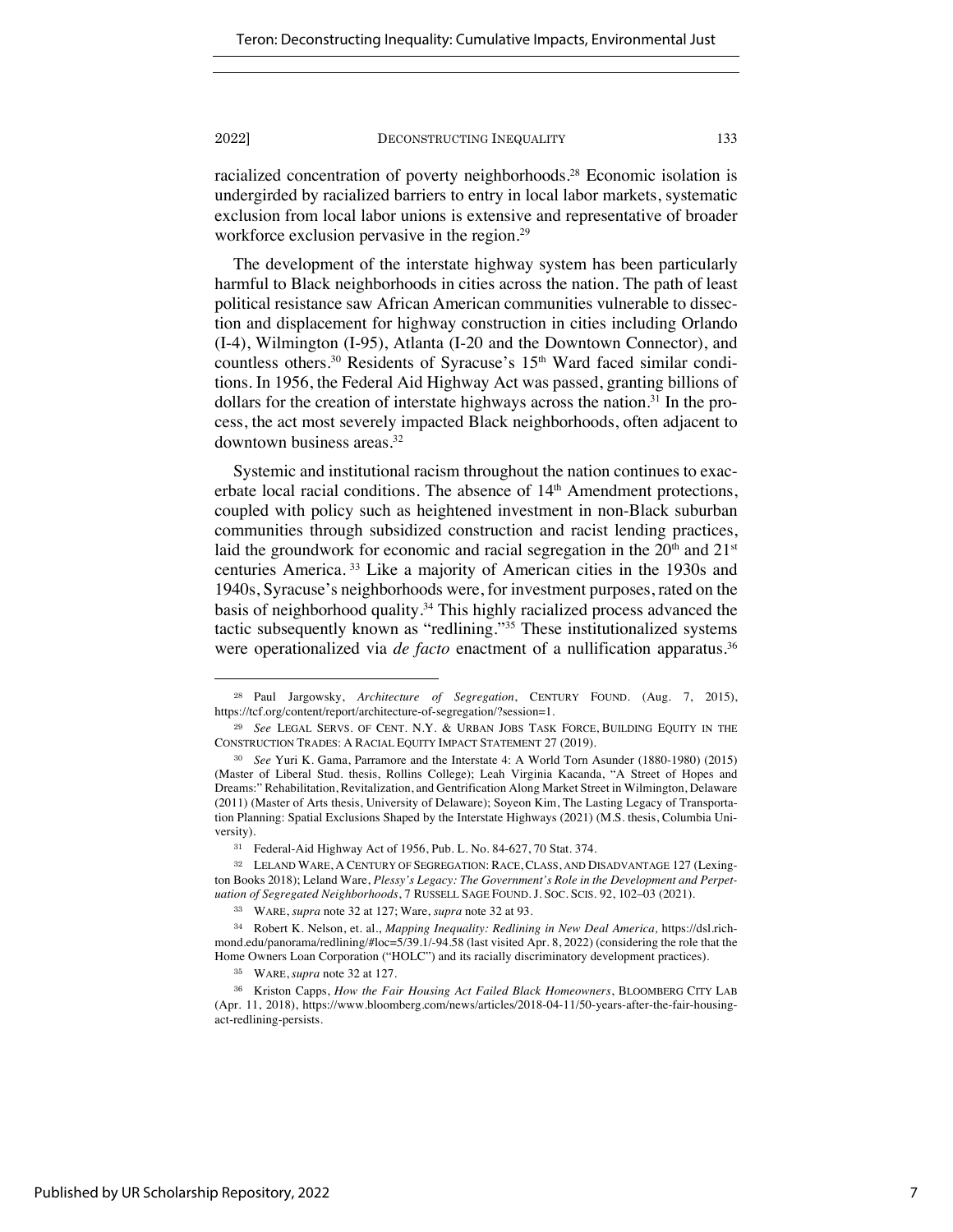The work of local private sector bankers was advanced by urban planners and federal bureaucrats drafting federal monetary policy like the Servicemen's Readjustment Act of 1944 ("G.I. Bill") and mortgage lending practices that influenced local monetary and urban development policy and practice.<sup>37</sup>

Not to be forgotten, nor forgiven, were realtors in the creation of racially segregated communities. In its 1924 Code of Ethics, the National Association of Real Estate Boards ("NAREB") committed its members to "never be instrumental in introducing into a neighborhood a character of property or occupancy, members of any race or nationality, or any individuals whose presence will clearly be detrimental to property values in that neighborhood."38 Though I-81 would not literally rip through local neighborhoods until a few decades after NAREB and HOLCs work, they set up the figurative pathway for the decimation of the  $15<sup>th</sup>$  Ward.

# III. EVALUATING INEQUALITY: METHODS & APPROACHES

The research within this analysis is the culmination of over five years of study.39 This inquiry reviewed approximately 15,000 pages of the 2019 Draft Environmental Impact Statement ("DEIS").<sup>40</sup> This evaluation afforded heightened attention to the DEIS's framing and evaluation of cumulative impacts and environmental justice and its overall treatment of environmental impacts.<sup>41</sup> The analysis also involved numerous site visits to various locations within the project's impacted areas. $42$  A range of techniques was used to understand the cumulative impacts of phenomena, including noise disturbances, threats to air quality issues, and easement compensation structures.<sup>43</sup> This included reviewing public health data focusing on the prevalence of respiratory illness of residents who live in the footprint of I-81.44 The evaluation also investigated recreational activity within the project's footprint and assessed

<sup>37</sup> Ware, *supra* note 32 at 97.

<sup>38</sup> Code of Ethics, 1924 Convention of the Nat'l Ass'n of Real Est. Bds, art. 34.

<sup>39</sup> The analysis includes attending public meetings, including those in which I acted as a panelist, and community engagement functions with the public, document analysis and interaction with state and local government officials. Perhaps the most striking episode from a community meeting involved a matrix of travel times for an assortment of origin and destination points within the Syracuse metropolitan region; the travel times are absent locations within environmental justice communities including the community in which the meeting was being held. With destination and origin points containing an assortment of job centers and suburban communities, it is implied via the omission of sites within EJ communities that residents of EJ communities have nowhere to go. This coincided with Tables 5-2, 5-4, 5-26 and 5-49 from the DEIS. U.S. DEP'T OF TRANSP. & NEW YORK DEP'T OF TRANSP., I-81 VIADUCT PROJECT: DRAFT DESIGN REPORT & ENVIRONMENTAL IMPACT STATEMENT 5-11–5-149 (2021).

<sup>40</sup> *Id.* at 1-3.

<sup>41</sup> *See id.* at 6-77, 6-113.

<sup>42</sup> *Id.* at 1-1, 1-4.

<sup>43</sup> *See id.* at 6-275–6-276 (discussing noise disturbance analysis techniques).

<sup>44</sup> *Id*. at 6-235, 6-236.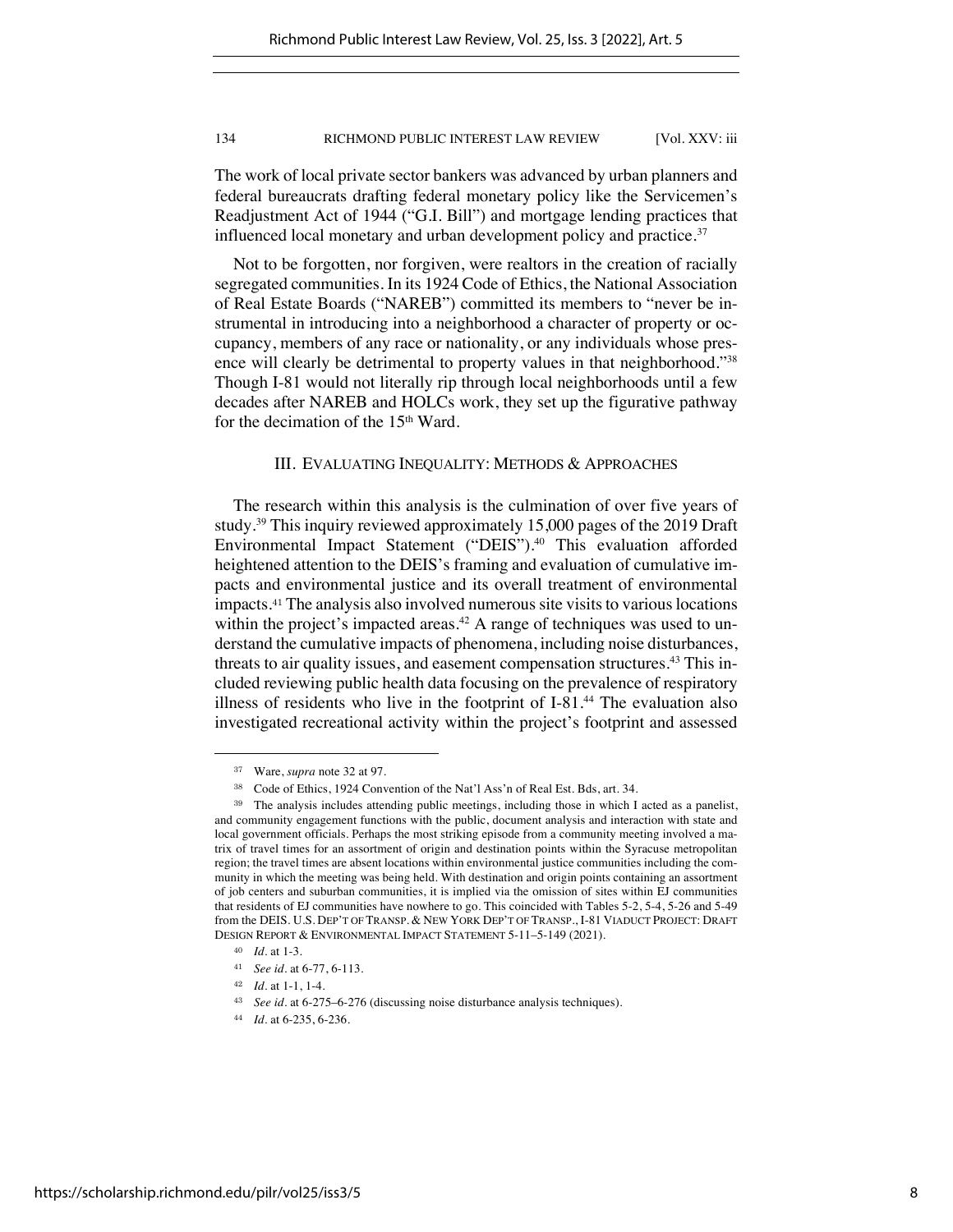school performance data at one of the three schools within the project's affected area.45 Consultation duties led to public and community engagement, including the 2019 Lobby Day at the New York General Assembly, neighborhood functions and multiple meetings with the Onondaga Nation to discuss unique impacts that Native peoples may face as a consequence of the highways redevelopment.<sup>46</sup>

# IV. UNDERSTANDING CUMULATIVE IMPACTS & ENVIRONMENTAL IMPACT ANALYSIS

Interstates expose communities to environmental health hazards. This reality necessitates environmental impact assessments to gauge the extent of threats that these areas face. In determining the placement of interstates, local population densities and existing land use patterns should be considered. Highways also tend to limit non-auto modalities, including walking and biking, which should also factor into decision making.<sup>47</sup> There are multiple regulatory thresholds that the Federal Highway Administration and NYSDOT must meet through the environmental review process, including adherence to the 1970 National Environmental Policy Act ("NEPA").<sup>48</sup> NEPA mandates environmental impact analysis in the form of a formal environmental impact statement for "actions that are likely to have a significant impact on the natural or built environment."<sup>49</sup> Federal guidelines, mandated under NEPA and proclaimed by the Council on Environmental Quality, require that comprehensive environmental impact analysis and cumulative impacts analysis be undertaken.<sup>50</sup> The latter evaluates environmental impacts as a result of other impacts, either from the past, present or potential future ones, even those not directly related to the potential project.<sup>51</sup>

There are no definitive guidelines for assessing the sum of cumulative impacts, nor could there be. Cumulative analysis mandates that so long as government entities consider impacts in a range of areas, including air quality,

<sup>45</sup> *Id.* at 6-112.

<sup>46</sup> Not directly related to this analysis, but integral to understanding EJ more holistically, one of the cited consequences according to the DEIS was the potential disruption of Native burial sites. U.S. DEP'T OF TRANSP. & NEW YORK DEP'T OF TRANSP., *supra* note 39 at E-4 app. at 9.

<sup>47</sup> Brad Pulmer & Nadja Popovich, *America Has Long Favored Cars over Trains and Buses. Can Biden Change That?,* N.Y. TIMES (Aug. 2, 2021), https://www.nytimes.com/2021/04/02/climate/bidenpublic-transit-amtrak.html.

<sup>48</sup> 42 U.S.C. §§ 4321–4370m-11.

<sup>49</sup> 42 U.S.C. § 4332(c).

<sup>50</sup> *See* COUNCIL ON ENVTL. QUALITY, CONSIDERING CUMULATIVE EFFECT UNDER THE NATIONAL ENVIRONMENTAL POLICY ACT 1 (1997).

<sup>51</sup> *See id.*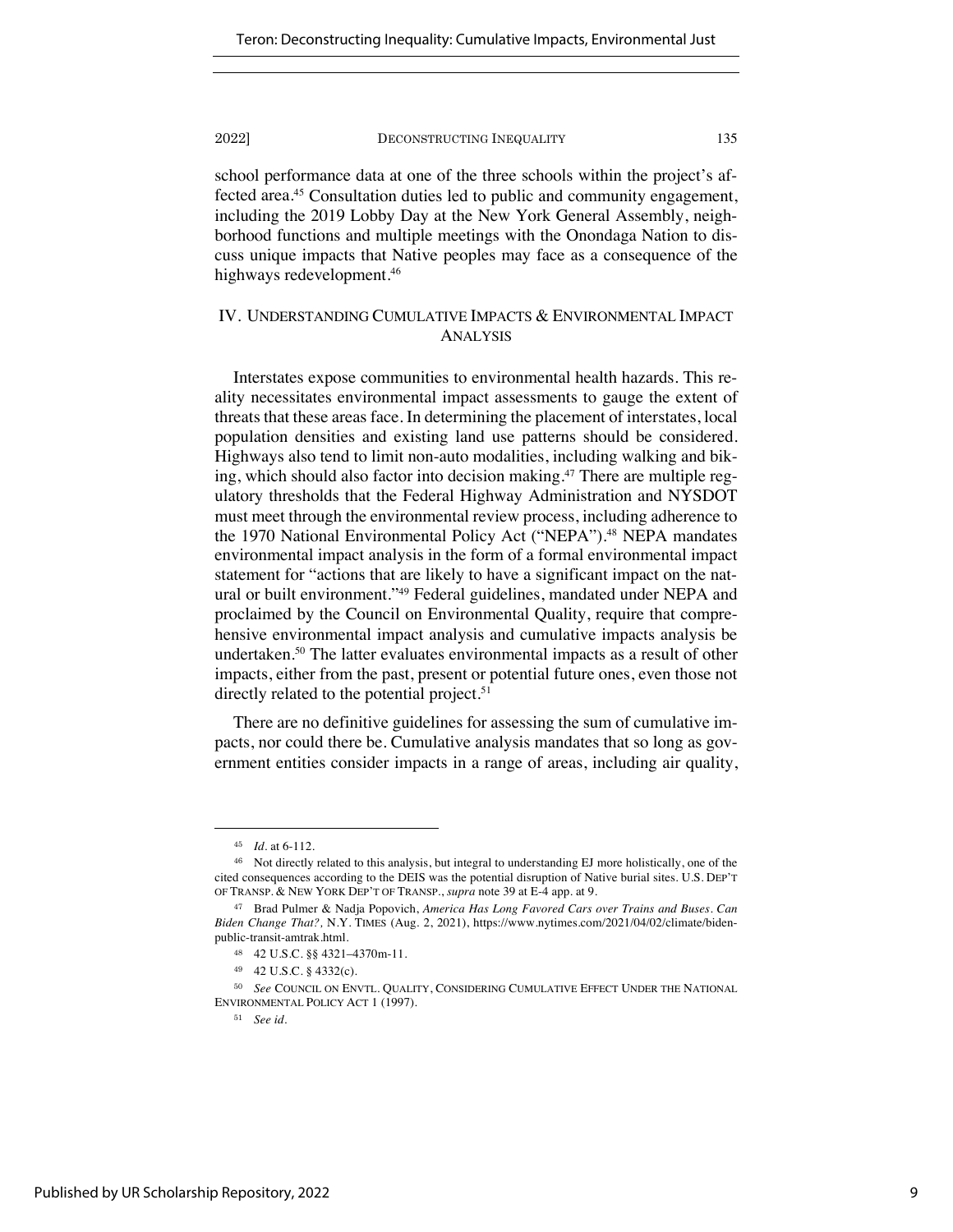construction, easements and land acquisition, then mandates are met.<sup>52</sup> Due to the significant involvement of NYSDOT, there are statutory obligations under the New York State Environmental Quality Review Act ("SEQRA").<sup>53</sup> In addition to requirements for environmental impact assessment for state projects, SEQRA contains guidelines for when the state must act to identify and mitigate activity that has "significant" environmental impacts.<sup>54</sup>

Per Executive Order ("EO") 12898, federal projects that are reasonably expected to have environmental impacts are required to have an environmental impact analysis of affected areas, and address considerations and impacts pertaining to EJ communities.<sup>55</sup> This EO mandates that federal agencies: (i) identify the adverse human health or environmental impacts of their actions on EJ communities and (ii) promote public participation and information access to EJ populations for related agency activity.56 Within these guidelines, the U.S. Department of Transportation is obligated to provide and promote (a) the full and fair participation by all potentially affected communities in the transportation decision-making process; (b) avoid, minimize, or mitigate disproportionately high and adverse human health and environmental effects; and (c) prevent the denial of, reduction in, or significant delay in the receipt of benefits.57 This language can be elusive in ensuring environmental justice, as the bar to completion compels that EJ considerations are acknowledged but does not mandate that EJ outcomes are requisite. While consideration may acknowledge disparities and inequality, its use can be cynically deployed. For example, a consultation with a distressed neighborhood which solicits public comment won't lead to improved material outcomes nor disrupt systemic inequality if just outcomes aren't an ultimate objective.

Mere interface with the public via public meetings and hearings is not evidence of a robust and authentic public engagement, nor is it indicative of procedural justice. While the former is a function of bureaucracy that gives deference to federal statutes on meeting requirements, it does not necessarily combat or overturn the racial marginalization and disenfranchisement needed to dismantle systemic discrimination. Nor does it ensure that residents will have faith that a system can deliver democratic, equitable, and safe outcomes.

<sup>52</sup> OFF. OF FED. ACTIVITIES, U.S. ENV'T PROT. AGENCY, EPA 315-R-99-002, CONSIDERATION OF CUMULATIVE IMPACTS IN EPA REVIEW OF NEPA DOCUMENTS (1999).

<sup>53</sup> ENVTL. ANALYSIS BUREAU, N.Y. DEP'T OF TRANSP., NYSDOT ENVIRONMENTAL PROCEDURES MANUAL 2.1-1 (1998).

<sup>54</sup> N.Y. COMP. CODES R. & REGS. tit. 6, § 617.1(c) (2019).

<sup>55</sup> Federal Actions To Address Environmental Justice in Minority Populations and Low-Income Populations, 59 Fed. Reg. 7,629 (Feb. 16, 1994).

<sup>56</sup> *Id.* at 7,632.

<sup>57</sup> *Environmental Justice Strategy*, U.S. DEP'T TRANSP., https://www.transportation.gov/civilrights/civil-rights-awareness-enforcement/environmental-justice-strategy (last updated July 25, 2019).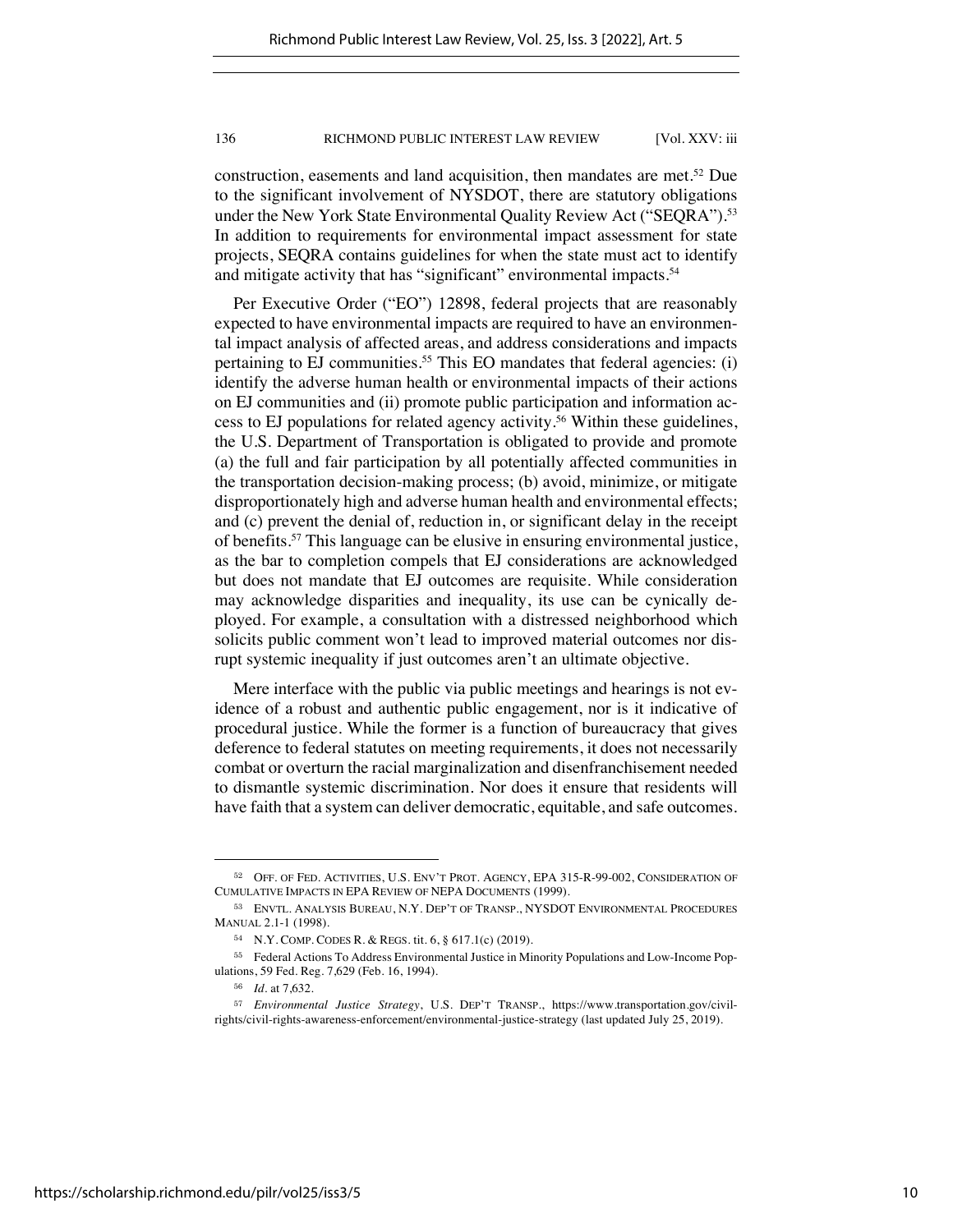This analysis acknowledges the incompatibilities and inconsistencies between accepted environmental standards from a regulatory perspective and those thresholds that are necessary to promote human well-being. The gaps created by adhering to a regulatory standards approach for human health and safety, and a framework that promotes and protects livelihoods is not insignificant. This gulf is compounded when an assortment of overlapping vulnerabilities, such as food insecurity and lead-paint exposures, are coupled with socioeconomic conditions, such as poverty and poor access to quality healthcare that are not considered in concert.

# V. INEQUALITY & ENVIRONMENTAL IMPACTS

This history of environmental racism, coupled with present conditions, demands a systematic approach to redevelopment centering on human health impacts disproportionally experienced by EJ communities. Given the magnitude of demolition and construction during redevelopment, a life cycle analysis approach is appropriate, which centers on quality-of-life concerns.<sup>58</sup> The scope of the interstate redevelopment project must be broader than simply the start of demolition to the final ribbon-cutting. EJ (i) mandates framing decision making that acknowledges the history of displacement and disenfranchisement, (ii) work towards outcomes involving the amelioration of structural inequality and concentrated poverty while advocating sustainable livelihoods for all, and (iii) ultimately considers how the studied project will destabilize or perpetuate the above conditions. This has significant implications for Syracuse, particularly concerning communities adjacent to I-81 due to the prominence of legacy pollution.

# *A. Framing Environmental Racism*

The impact that highways have on public health and the local environment is profoundly troubling. There are elevated health risks associated with living near heavy traffic roadways.59 Exposures are not limited to environmental threats related to heightened traffic, such as noise or particulates, but also include those related to road construction. A recent study illuminated the increased vulnerability of EJ communities to industrial and major transportation infrastructure sources, including exposure to petrochemicals linked to various cancers and cardiovascular disease.<sup>60</sup> EJ communities are acutely threatened because the associations between race, income, and heightened

<sup>58</sup> Marie-Odile P. Fortier et al., *Introduction to Evaluating Energy Justice Across the Life Cycle: A Social Life Cycle Assessment Approach*, 236 APPLIED ENERGY 211, 211–19 (2019).

<sup>59</sup> *See* Garett T. Sansom et al., *Domestic Exposure to Polycyclic Aromatic Hydrocarbons in a Houston, Texas, Environmental Justice Neighborhood*. 11 ENVTL. JUST., 183, 183–91 (2018).

<sup>60</sup> *See id.*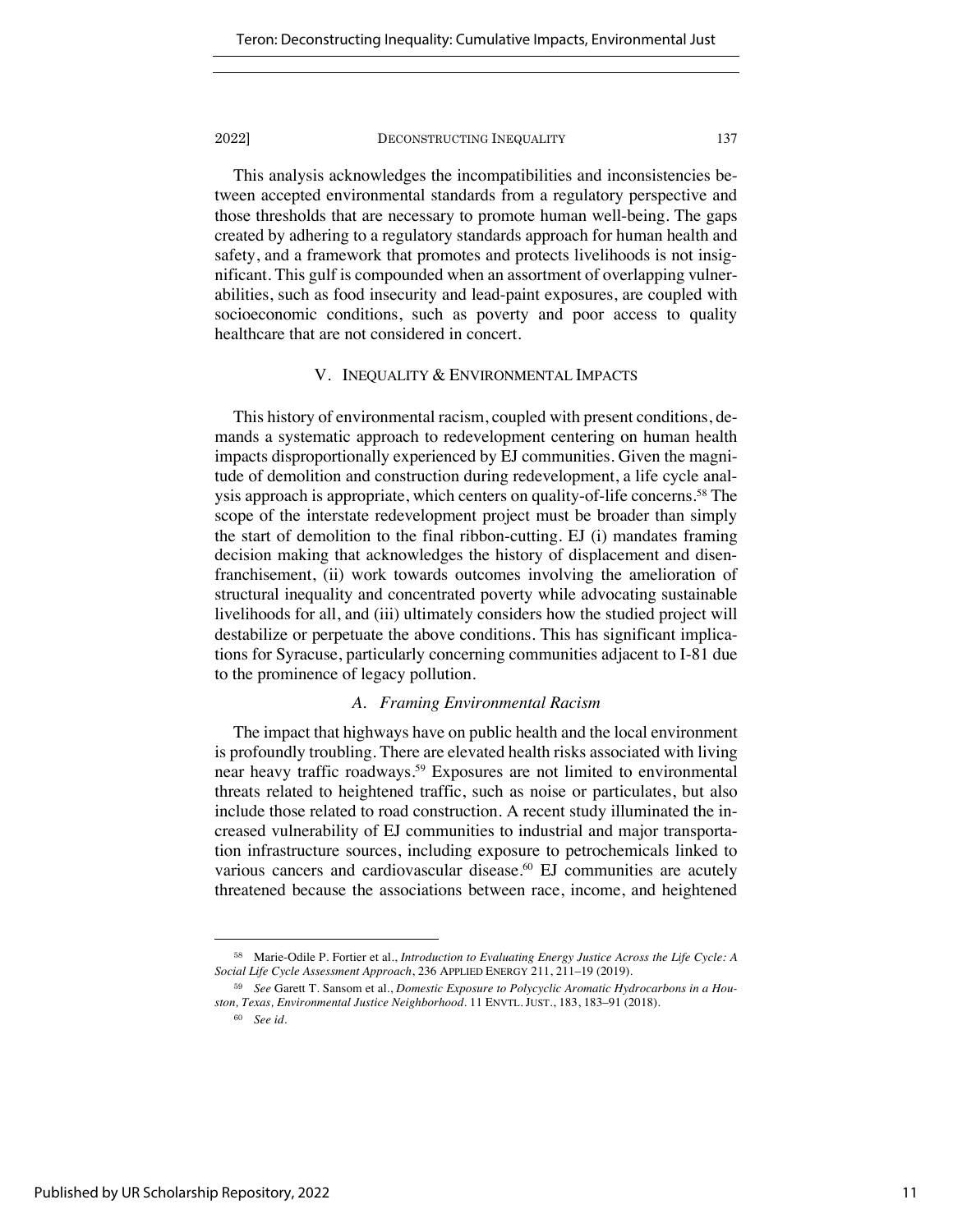traffic volume are staggering.<sup>61</sup> Black, Latino/a, and low-income populations disproportionately live within close proximity to high traffic roads.62 Further evidence shows that those who do not own private vehicles are exposed to heightened levels of traffic noise.<sup>63</sup>

Traffic and congestion are central themes of the broader conflicts related to I-81's redevelopment. An inordinate amount of attention has been focused on suburban commuters, travel times, and congestions, which largely neglects the disproportionate burdens and sacrifices borne by local African American residents.<sup>64</sup> The commentary is ahistorical, as it fails to address a history of displacement. Further, it does not reflect problems like excessive noise and air pollution. Without a focus on those who do not have full entrée to the vibrant economic life experienced by other segments of the region, systemic barriers to equality will never be dismantled.<sup>65</sup>

# *B. Human Health Impacts*

There are potential construction-related threats to EJ communities with either a community grid or redeveloped interstate option. For example, staging areas under either plan are yet to be determined and ultimately will be identified by contractors. There needs to be extensive groundwork *before* the construction process begins to identify the most and least suitable areas for siting. Accordingly, protections must be afforded to communities such that no single neighborhood has an unacceptable overload of staging sites or otherwise serves as a *de facto* idling depot for the larger project. Advanced attention should also be given to the parking of private vehicles belonging to the project workforce, with preference given to off-site shuttle options that would further reduce the construction imprint in local areas. Additionally, disposal sites need to be pre-identified so that informed consent may be obtained.

The reconstruction of a viaduct will involve significantly more building demolition, twenty-four buildings, compared to four under the current community grid plan. Preexisting asbestos on properties has already been detected, along with the likelihood of older buildings being inundated with lead-

<sup>61</sup> Gregory M. Rowangould, *A Census of the US Near-Roadway Population: Public Health and Environmental Justice Considerations*, 25 TRANSP. RES. PT. D 59, 61 (2013).

<sup>62</sup> Here, "close proximity" means within 500m of roads designed to carry high volumes of traffic (i.e., 25,000 average annual daily vehicle trips). 23.7% of African Americans and 29.4% of Latino/a residents live within 500m of such roads, while only about 20% of the overall population does. The median income for populations living in close proximity to major roads is over \$1,200 less than the population at large. *Id.*

<sup>63</sup> Thomas Verbeek, *The Relation Between Objective and Subjective Exposure to Traffic Noise Around Two Suburban Highway Viaducts in Ghent: Lessons for Urban Environmental Policy*, 23 LOC. ENV'T 448, 452 (2018).

<sup>64</sup> *See* ANTHONY ARMSTRONG & MAKE COMMUNITIES, POVERTY & RACE RSCH. ACTION COUNS., DECONSTRUCTING SEGREGATION IN SYRACUSE? 18 (2018).

<sup>65</sup> *See id.* at 4.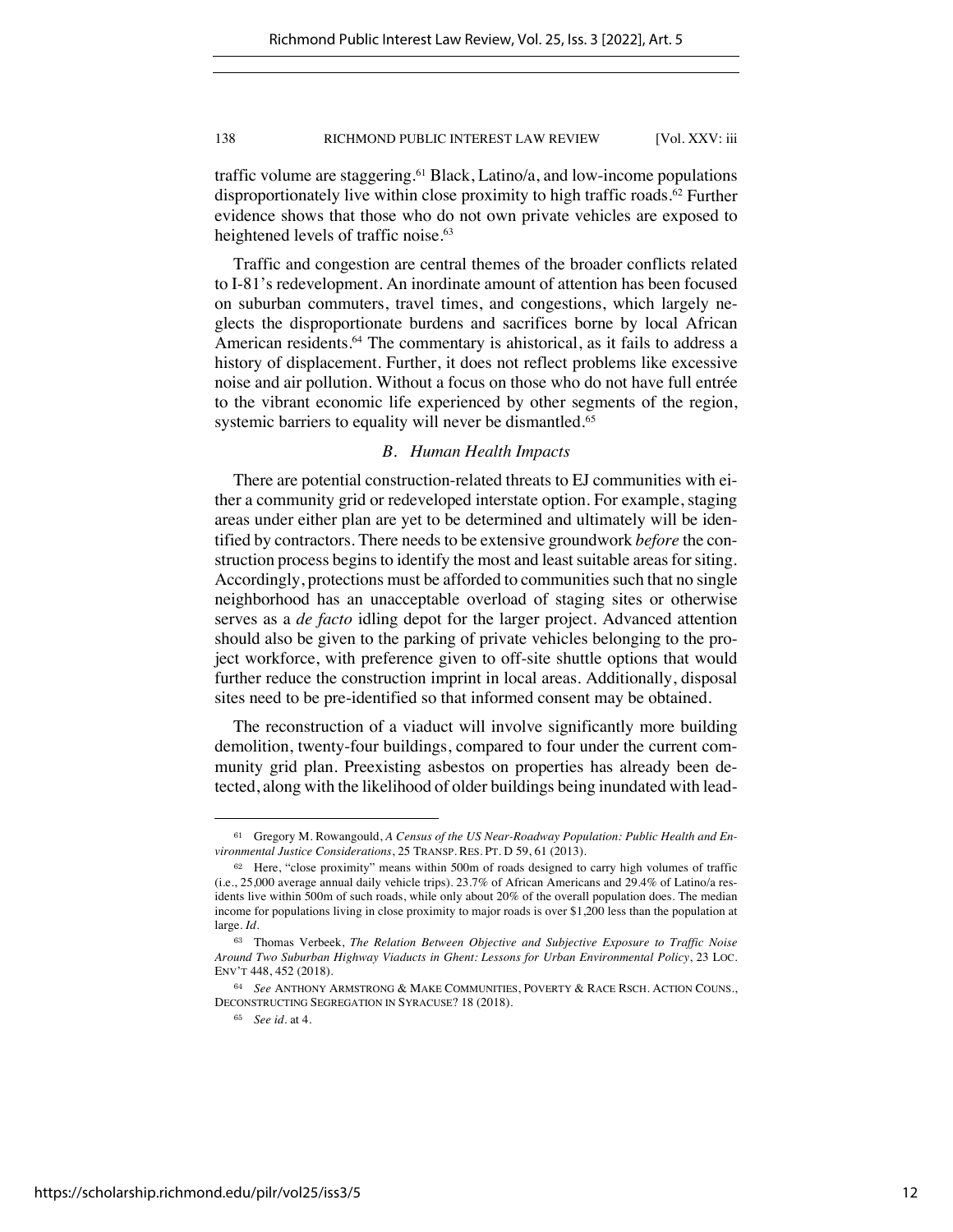based paint. It's vital that specific analysis on what protective measures will be taken along with clear public communication that assuages concerns about hazards dispersal is performed. Moreover, extensive hazardous waste and contaminants have been identified in the study area, presenting further environmental risks associated with demolition.<sup>66</sup> Contractors are slated to take the lead on preparing a consequential soil management plan and hiring an environmental monitor to oversee the screening and management of contamination. For purposes of transparency, accountability, and oversight, it is in the public interest to have direct governmental oversight of activities involving hazardous waste.

# *C. Noise Disturbance as Public Nuisance*

While it is readily acknowledged that indoor air pollutants are a significant contributor to respiratory disease, outdoor conditions factor significantly as well.<sup>67</sup> Noise pollution disrupts life functions and has a host of negative nonauditory effects, including sleep disruption, elevated blood pressure, and heart rate acceleration.<sup>68</sup> There are tens of millions of Americans affected by heightened noise exposure, with effects ranging from cardiovascular disease to hearing loss.69 In addition, construction sites and related activities are a predominant source of ambient noise that leads to noise annoyance.70 Chronic noise disturbance is also associated with other impairments, including deficits in cognitive development in children, reduced reading comprehension, and classroom behavior problems.<sup>71</sup>

Both the viaduct and community grid options are expected to have adverse noise impacts for EJ communities.72 Noise disturbance is expected to be prevalent, even with the use of abatement technologies and techniques such as sound barriers, buffer zones, noise insulation in school buildings, and time and activity constraints. The DEIS recommends that hotel vouchers be granted to residents who will be impacted outside of the 7:00 am to 9:00 pm Monday through Friday period in which Syracuse's noise ordinance allows for standard construction activity.73 While voucher policies seek to counteract

<sup>66</sup> U.S. DEP'T OF TRANSP. & N.Y. DEP'T OF TRANSP., *supra* note 39 at 6-518.

<sup>67</sup> Dennis Y.C. Leung, *Outdoor-Indoor Air Pollution in Urban Environment: Challenges and Opportunity*, 2 FRONTIERS ENVTL. SCI. 1, 2 (2015).

<sup>68</sup> Monica S. Hammer et al., Environmental Noise Pollution in the United States: Developing an Effective Public Health Response, 122 ENVTL. HEALTH PERSP. 115, 115 (2014).

<sup>69</sup> *Id.*

<sup>70</sup> Rostam Golmohammadi et al., *Noise Annoyance Due to Construction Worksites*, 13 J. RSCH. HEALTH SCI. 201, 206 (2013).

<sup>71</sup> P. Lercher et al., *Ambient Neighborhood Noise and Children's Mental Health*, 59 OCCUPATIONAL & ENVTL. MED. 380, 385 (2002); S. A. Stansfeld et al., *Aircraft and Road Traffic Noise and Children's Cognition and Health: A Cross-National Study*, 365 LANCET 1942, 1942 (2005).

<sup>72</sup> U.S. DEP'T OF TRANSP. & NEW YORK DEP'T OF TRANSP., *supra* note 39 at 6-80–6-81.

<sup>73</sup> *Id.* at 6-77, 6-87, 6-227.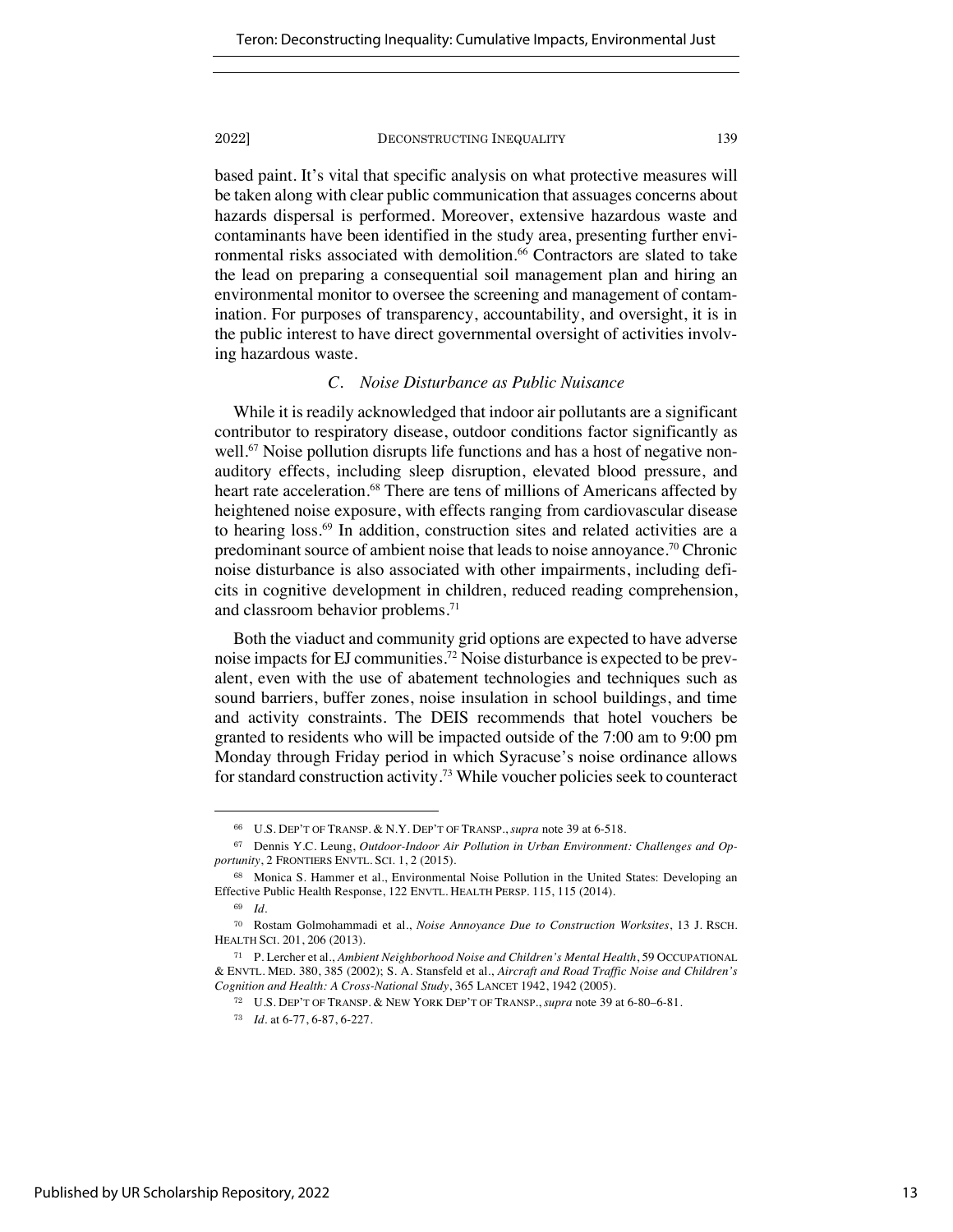the biophysical response to excessive noise, hotel vouchers come with concerns in a number of areas. Such a framework may create potential complications for school-aged children and working people due to the disruption of norms associated with completing schoolwork, job preparation, or simple impediments to evening relaxation. Additionally, there is no clarity on which hotels will be primary lodging sites, nor is there an associated transportation plan, the absence of which raises concerns about the proximity to livelihoods that displaced residents will have.

# *D. Air Quality Impacts on Livelihoods*

Forecasts for both the viaduct and community grid have affirmed that regulatory thresholds for a host of contaminants, including cobalt, nitric oxide, volatile organic compounds, and fine particulate matter, will not be exceeded. <sup>74</sup> Even so, the current prevalence of respiratory illness, particularly on the Southside of Syracuse, is alarming. Respiratory disease is pronounced amongst the city's Black population.<sup>75</sup> Additionally, citywide asthma rates are higher than the state average.<sup>76</sup> Children in particular face exceptional harm from living in close proximity to high-traffic roads and freeways. This includes heightened rates of respiratory illness symptoms, increased hospitalizations associated with households in close proximity to heavy traffic and truck volume, and overall reduced lung function.<sup>77</sup>

The consequences of threatened air quality have not only direct impacts, such as those threats to respiratory health, but also have side effects, including school absenteeism, missed workdays for caretaking adults, and heightened rates of hospitalizations. When considering attendance rates at local schools or income implications for hourly workers and those working in positions without sick leave, it is vital to make these connections.<sup>78</sup> It stands to reason that the impacts on the local community will be significant. Given this reality, a comprehensive cumulative impact and EJ framing should defer to these realities and provide guidance on how residents, including medically

<sup>74</sup> *Id.* at 6-210-11, 6-215-16.

<sup>75</sup> N.Y. STATE DEP'T OF HEALTH, CITY OF SYRACUSE HEALTH EQUITY REPORT 16, 20 (2017); James T. Mulder, *Asthma Rate Higher Than Average In Central New York*, SYRACUSE.COM (Mar. 20, 2012), https://www.syracuse.com/news/2012/03/asthma\_rate\_higher\_than\_averag.html.

<sup>76</sup> N.Y STATE DEP'T OF HEALTH, *supra* note 75 at 17, 20. Asthma is a lung disease, which "causes wheezing, breathlessness, chest tightness, and coughing . . ." *Learn How to Control Asthma*, CDC (July 1, 2021), https://www.cdc.gov/asthma/faqs.htm.

<sup>77</sup> Bert Brunekreef et al., *Air Pollution From Truck Traffic and Lung Function in Children Living Near Motorways*, 8 EPIDEMIOLOGY 298, 301 (1997); Shao Lin et al., *Childhood Asthma Hospitalization and Residential Exposure to State Route Traffic*, 88 ENVTL. RSCH. 73, 79–80 (2000); Rob McConnell et al., *Traffic, Susceptibility, and Childhood Asthma*, 114 ENVTL. HEALTH PERSPS. 766, 769 (2006).

<sup>78</sup> *See* N.Y. CIV. LIBERTIES UNION, BUILDING A BETTER FUTURE: THE STRUCTURAL RACISM BUILTY INTO I-81, AND HOW TO TEAR IT DOWN 26 (2020).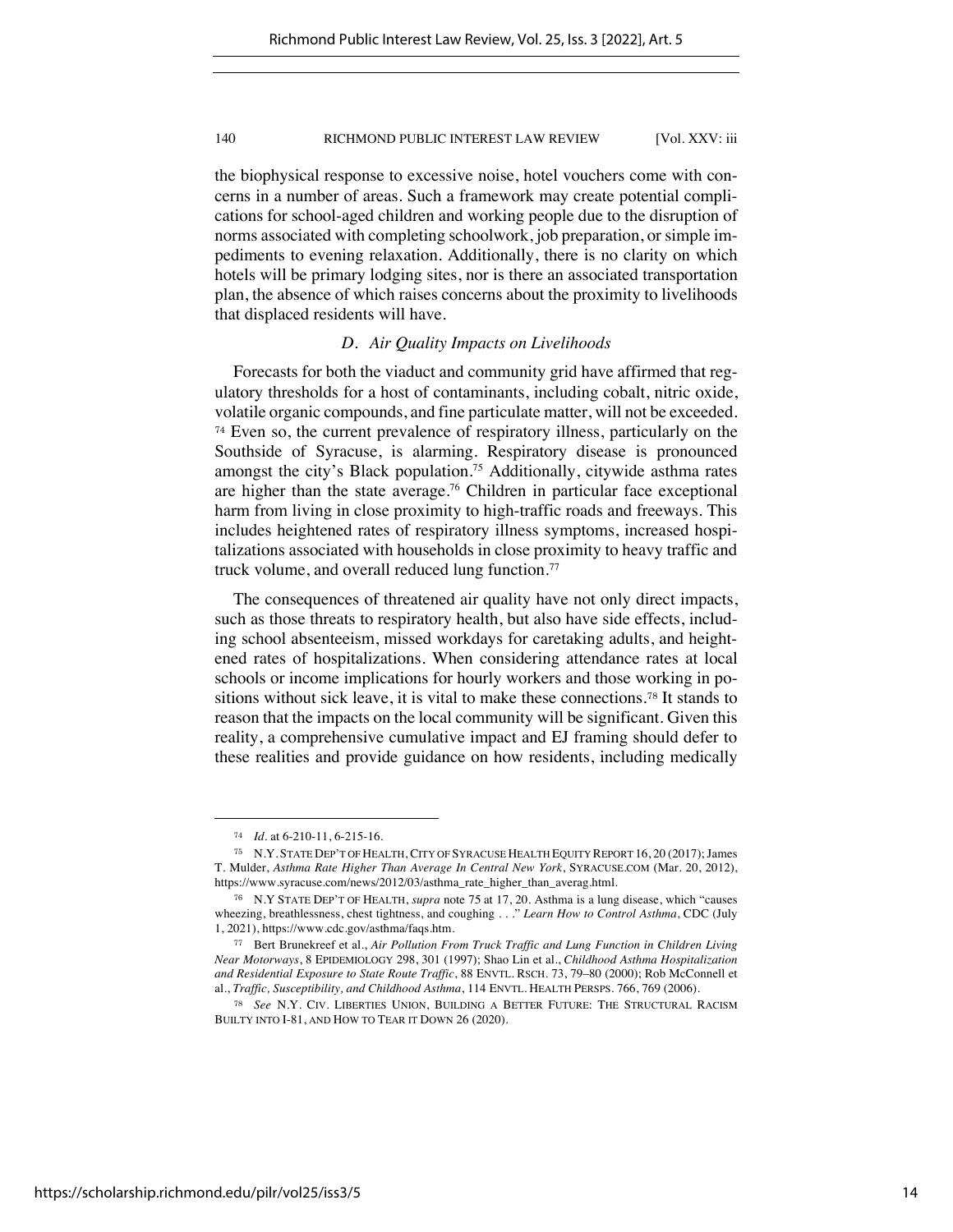fragile populations, those with preexisting respiratory illness, and youth populations, will be affected by construction-related activity.

# *E. Legacy Pollution: Inheriting Environmental Problems*

Attention must also be given to fugitive dust and legacy pollution, which are the remnant hazards typically associated with past industrial or commercial activity.79 Road construction has been identified as a catalyst for fugitive dust that temporarily impacts ambient air quality.<sup>80</sup> The dispersal of legacy pollutants is likely, given their accumulation over decades from activity associated with both I-81 and city street traffic.<sup>81</sup> The DEIS addresses, to a degree, the repression and management of fugitive dust.<sup>82</sup> However, the extent of that threat, along with the composition of the soil, legacy pollution and other threats, are largely unknown. Due to the permanence of hazard elimination, it is vital to conduct extensive surveying of relevant lands to have a more comprehensive understanding of potential mobilized threats, along with consequential remediation in the form of removal rather than capping. Capping, which is a containment approach, is not preferred as it does not permanently remove contaminants.<sup>83</sup>

While the I-81 DEIS formulaically addresses cumulative impacts in respect to the acutely unequal conditions that exist within EJ communities, it does not adequately recognize the preponderance of burdens that these communities face. It does not make the connections between preexisting environmental conditions, public health and environmental exposures, and threats to contaminants on a scale that is commensurate with what will be the largest demolition and construction project that the region has seen in decades, and perhaps ever. In the absence of robust cumulative exposures analysis, the human body becomes a biochemistry lab. The risks and dangers for EJ communities are particularly concerning, given the inordinate risk imposed on marginalized populations.

# *F. The Built Environment*

The fact that the only public schools within the project study area's imprint are a part of the Syracuse City School District ("SCSD") is indicative of the

<sup>79</sup> Fugitive dust is made of small airborne particles called particular matter. The particles are small enough to enter the lungs human through nasal passages and cause significant health impacts. ALASKA DEP'T OF ENVTL. CONSERVATION, FUGITIVE DUST FREQUENTLY ASKED QUESTIONS 1 (2011). Legacy pollutants are contaminants that remain in the environment long after they were originally introduced, and they were generally not thought to be harmful at that time. *Primer: Legacy Pollutants*, FRONTLINE PBS (Apr. 21, 2009), https://www.pbs.org/wgbh/pages/frontline/poisonedwaters/themes/legacy.html#:~: text=Legacy.

<sup>80</sup> U.S. DEP'T OF TRANSP. & N.Y. STATE DEP'T TRANSP., *supra* note 39 at 4-2.

<sup>81</sup> 42 U.S.C. § 7545 (2009).

<sup>82</sup> U.S. DEP'T OF TRANSP. & N.Y. STATE DEP'T TRANSP., *supra* note 39 at 6-243 (2019).

<sup>83</sup> U.S. EPA, A CITIZEN'S GUIDE TO CAPPING 2 (2012).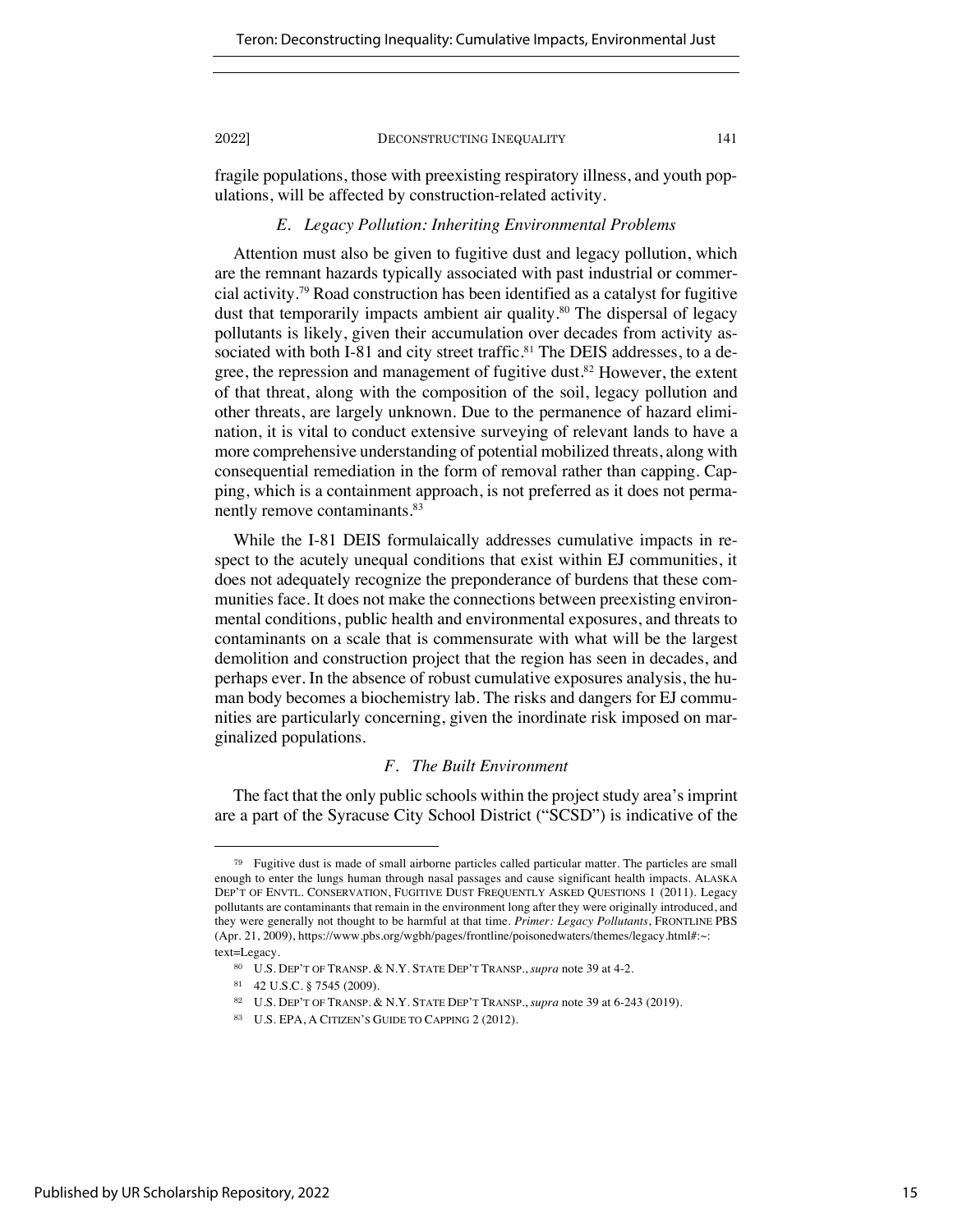environmental justice stakes and the implications of large development projects that have disproportionate impacts on urban communities.<sup>84</sup> SCSD has a significantly higher African American student population than the surrounding suburban school districts.<sup>85</sup> Of the entire study area, over  $45\%$  of the 186 census blocks affected by the project are environmental justice blocks.<sup>86</sup> That is, they are predominantly low-income communities of color.<sup>87</sup> The Southwest and South study areas have median incomes of \$19,645 and \$33,223, respectively.<sup>88</sup> Both are significantly poorer than the region, more broadly, with a median income of over \$53,000.89

The school-aged population in the aforementioned Southwest study area alone is nearly 5,000 residents.<sup>90</sup> Given the vulnerability of adolescent bodies, heightened sensitivity needs to be given to cumulative health impacts on these populations.<sup>91</sup> The DEIS proposes that neither redevelopment option is slated to have permanent cumulative or indirect impacts on local school systems.92 Notwithstanding this claim, the current plan for the community grid option places a roundabout directly adjacent to STEAM at Dr. King Elementary School.93 While roundabouts are ideal in many circumstances for their traffic calming capacity, the potential for a heightened number of cars making turns at a major thoroughfare is cause for concern. Though, undoubtedly, there would be professional personnel to guide traffic during school rush hours, it is necessary to consider the large number of activities that often occur at neighborhood schools outside of the standard school day. This includes before- and after-school programs, meetings, and public events. It is vital that this roundabout be sited at a location further removed from a school with high pedestrian traffic.

# *G.Land Acquisition and Displacement*

Easements, or temporary property takings, create challenges that are disproportionately experienced by EJ communities. They typically call for monetary compensation paid to impacted property owners rather than renters. In

<sup>84</sup> U.S. DEP'T OF TRANSP. & N.Y. STATE DEP'T TRANSP., *supra* note 39 at 6-7.

<sup>85</sup> *Public School Enrollment*, NYS EDUC. DEP'T, https://www.p12.nysed.gov/irs/statistics/enroll-nstaff/home.html (last visited Feb. 20, 2022) (providing links to district level Excel data sheet, including one titled "District Enrollment-Race and Ethnic Origin" reflecting the African American student population in Syracuse City School District).

<sup>86</sup> U.S. DEP'T OF TRANSP. & N.Y. STATE DEP'T TRANSP., *supra* note 39 at 6-68.

<sup>87</sup> *Id.* 

<sup>88</sup> *Id.* at 6-53.

<sup>89</sup> *Id.* 

<sup>90</sup> *Id.* at 6-51.

<sup>91</sup> *Children Are Not Little Adults!*, EPA, https://www.epa.gov/children/children-are-not-little-adults (last updated July 6, 2021).

<sup>92</sup> U.S. DEP'T OF TRANSP. & N.Y. STATE DEP'T TRANSP., *supra* note 39 at 6-40.

<sup>93</sup> *Id.* at 6-48, 6-51.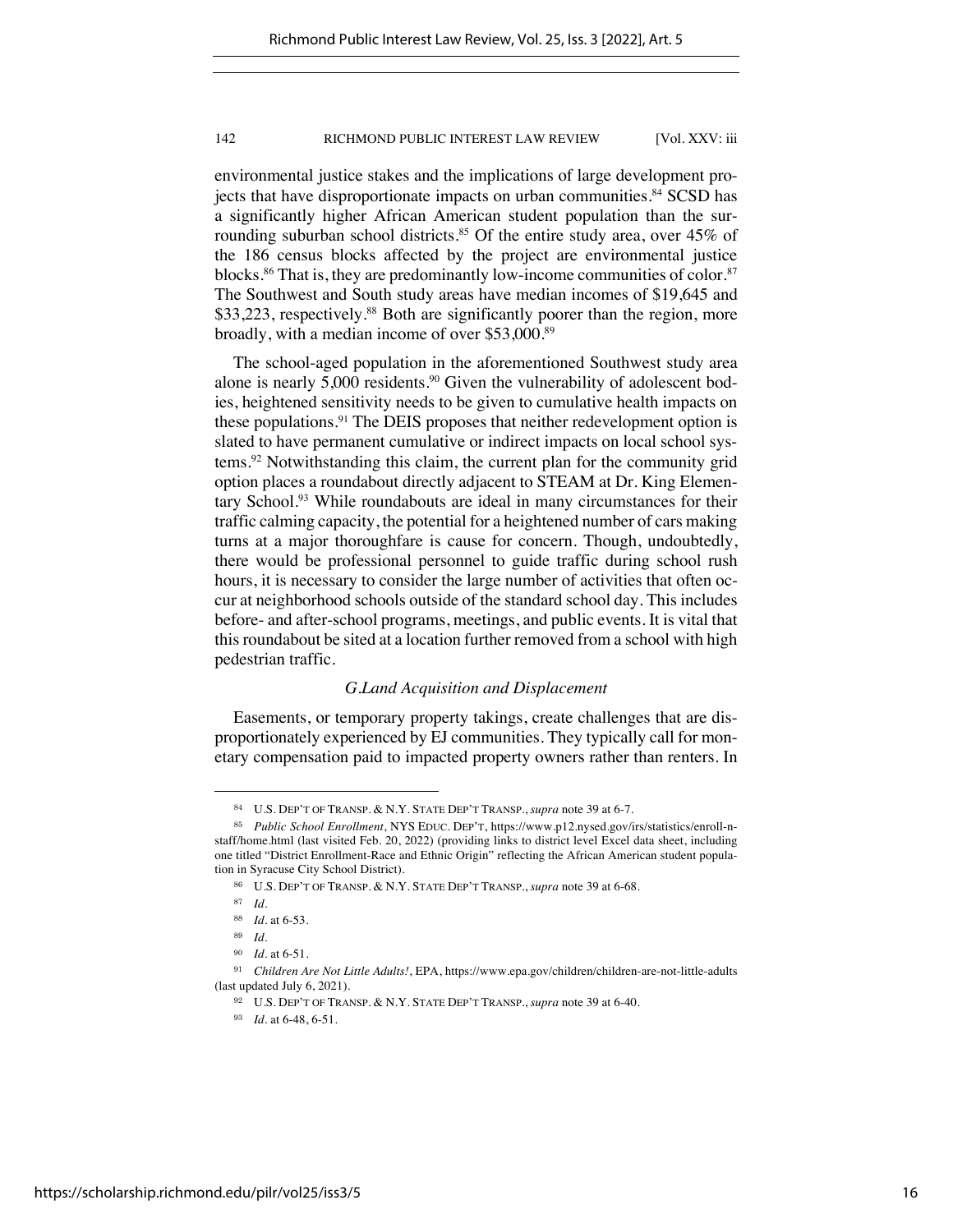one EJ study area alone, more than four out of five households are occupied by renters.<sup>94</sup> Under standard easement compensation schemes, while these households' quality of life and passageways may be disturbed all the same as their property-owning neighbors, renters will not be compensated. An EJ response requires policy that addresses this ownership and occupancy discrepancy.

The reconstruction of the viaduct option would seemingly leave a greater environmental footprint on the city, due to the demolition of more property and its continued emphasis on the automobile as the preferred method of transport through the urban core. Still, it is important to keep an eye on the bigger picture involving land use, development patterns, and housing trends. Neither a community grid nor a redeveloped interstate guarantees environmental, racial, economic, or social justice. It is critical to acknowledge current settlement patterns in nearby areas and the recent proliferation of luxury student housing, coupled with systemic racism and inequality that informs the city's dubious national leadership in structural inequality and concentrated poverty.<sup>95</sup> Thus, to counteract the potential for gentrification, protections and restorative mechanisms that target African Americans and other affected groups must be in place prior to redevelopment to halt the potential for displacement.

# *H. Recreation and Impacts on Community Amenities*

Wilson Park is perhaps the most aesthetically jarring feature of environmental inequality in Central New York. It serves as the onsite recreation area for residents and includes a playground, swimming pool, basketball courts, and open green space along with a community center, all located in the shadow of the highway.<sup>96</sup> Wilson Park sits in the central portion of the most eastern edge of Pioneer Homes, one of the nation's oldest public housing complexes.97 The park's basketball courts, where it is common to see dozens of players from mid-Spring to Fall, lie virtually under the interstate.98 Both the interstate replacement and community grid options call for only a portion of the 2.1 acre park to close.<sup>99</sup> The optics of a functioning public park operating adjacent to a \$2 billion construction project is not only unjust, but also

<sup>94</sup> *Id.* at 6-65.

<sup>95</sup> PAUL A. JARGOWSKY, CENTURY FOUND., THE ARCHITECTURE OF SEGREGATION 7 (2015).

<sup>96</sup> U.S. DEP'T OF TRANSP. & N.Y. STATE DEP'T OF TRANSP., I-81 VIADUCT PROJECT RENDERINGS: WILSON PARK (2019), https://webapps.dot.ny.gov/system/files/documents/2022/02/19-wilson-parklo\_0.pdf [hereinafter WILSON PARK].

<sup>97</sup> Robert Searing, *1938: Pioneer Homes Gives Syracuse Families a Chance at a 'Decent' Place to Live*, SYRACUSE.COM (May 20, 2021), https://www.syracuse.com/living/2021/05/1938-pioneer-homesgives-syracuse-families-a-chance-at-a-decent-place-to-live.html.

<sup>98</sup> WILSON PARK*, supra* note 96.

<sup>99</sup> U.S. DEP'T OF TRANSP. & N.Y. STATE DEP'T TRANSP., *supra* note 39 at 6-208.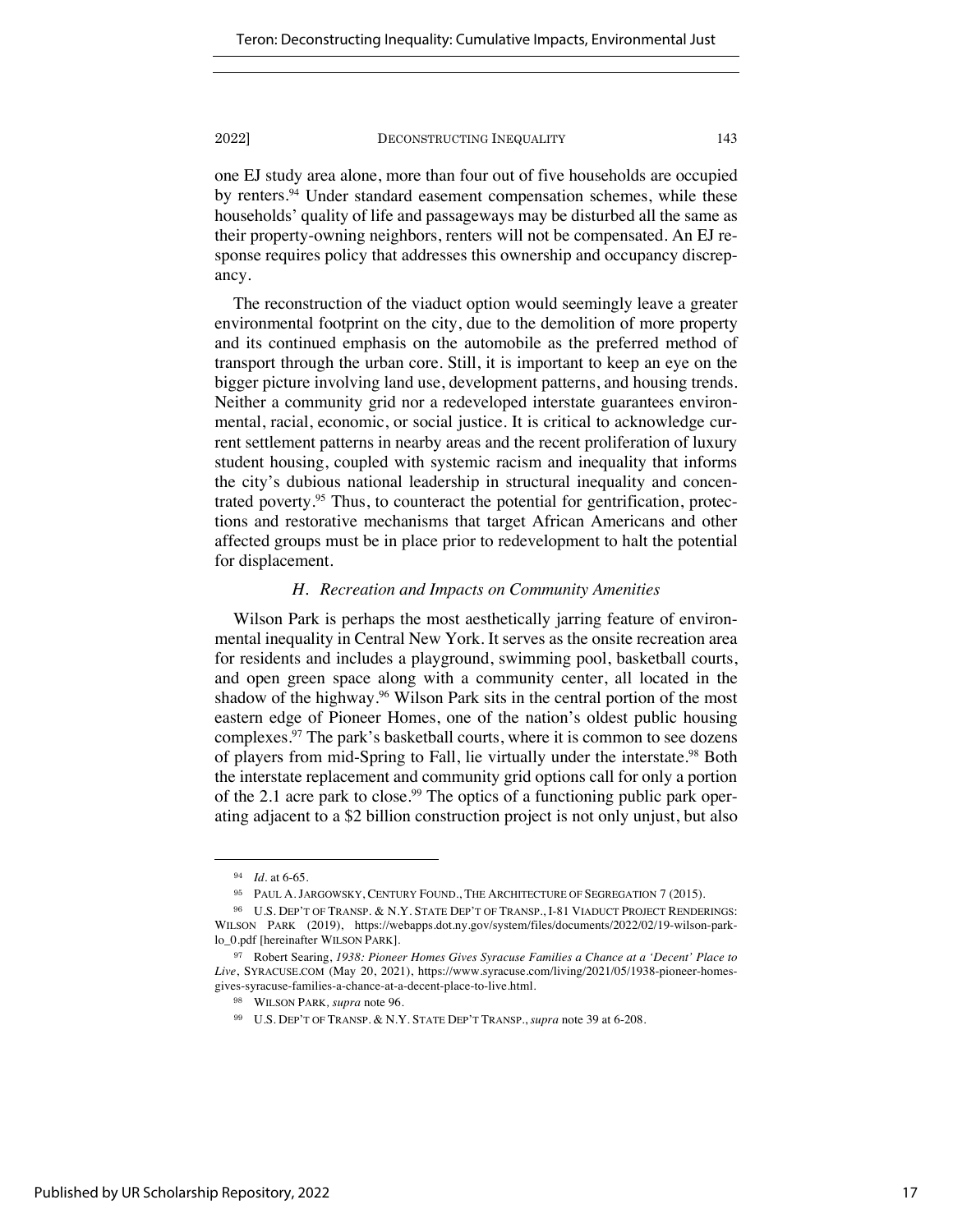represents a technocratic failure to respect the quality of life concerns of city residents.

Down the road from the park, positioned directly west of the viaduct, is the neighborhood school, STEAM at Dr. King Elementary School, one of three SCSD schools located in the study area.<sup>100</sup> It is important to view demolition, construction, and redevelopment phases within the context of SCSD's transportation policy for student bussing. Bussing policy requires that students live more than 1.5 miles from a school to be eligible for services.101 And, under general guidance, bus stops can be up to 0.3 miles from a student's home.102 In spite of its immediate proximity to the interstate's redevelopment, the DEIS lacks adequate guidance on how bussing and pedestrian traffic, along with related safety concerns, will be affected due to construction in the area. Additionally, clearer analysis of how noise disturbances may impact routine school-related activities, including studying and completing homework in affected neighborhoods outside of school hours, is absent.

While not racially segregated in the classic sense, Dr. King's student body is far from integrated. According to New York State data, during the 2017- 2018 school year, of its approximately 563 students, 81% were Black/African American, 7% were Hispanic or Latino/a, 4.3% White, 0.4% Asian, 0.4% Native American, and 6.7% multiracial.<sup>103</sup> Due to underperformance on statewide assessments, the State's Education Department placed it, along with several other SCSD schools, in receivership status, making it vulnerable to outside takeover.<sup>104</sup> Also important to consider is the pervasive poverty within the system. Food insecurity is so prevalent that all students are eligible for daily free breakfast and lunch daily due to a community exemption, based on the rampancy of low-income households.<sup>105</sup> A focus on Dr. King's students is vital in framing the larger implications of I-81's redevelopment. Because it is a neighborhood school, its more than five hundred students are uniquely affected by the mega-transportation project as most of their day, whether at home or at school, takes place within a couple of miles of the

<sup>100</sup> The Institute of Technology at Syracuse Central and Dr. Weeks Elementary School are the other two public schools. The Central Academy at Pompei, a private school, is also located within the project study area and is inside the City of Syracuse. U.S. DEP'T OF TRANSP. & N.Y. STATE DEP'T TRANSP.,*supra*  note 39 at 6-25 (2021).

<sup>101</sup> *Transportation*, SYRACUSE CITY SCH. DIST., http://www.syracusecityschools.com/transportation (last visited Apr. 8, 2022).

<sup>102</sup> *Id.*

<sup>103</sup> *Dr. King Elementary School Enrollment (2017-18*), NY STATE EDU. DEP'T., https://data.nysed.gov/enrollment.php?year=2018&instid=800000040857 (last visited Apr. 8, 2022).

<sup>104</sup> *Schools Under Receivership,* SYRACUSE CITY SCH. DIST., http://www.syracusecityschools.com/districtpage.cfm?pageid=1892 (last visited Apr. 8, 2022).

<sup>105</sup> *Welcome to Food and Nutrition Services,* SYRACUSE CITY SCH. DIST., http://www.syracusecityschools.com/districtpage.cfm?pageid=11341 (last visited Apr. 8, 2022).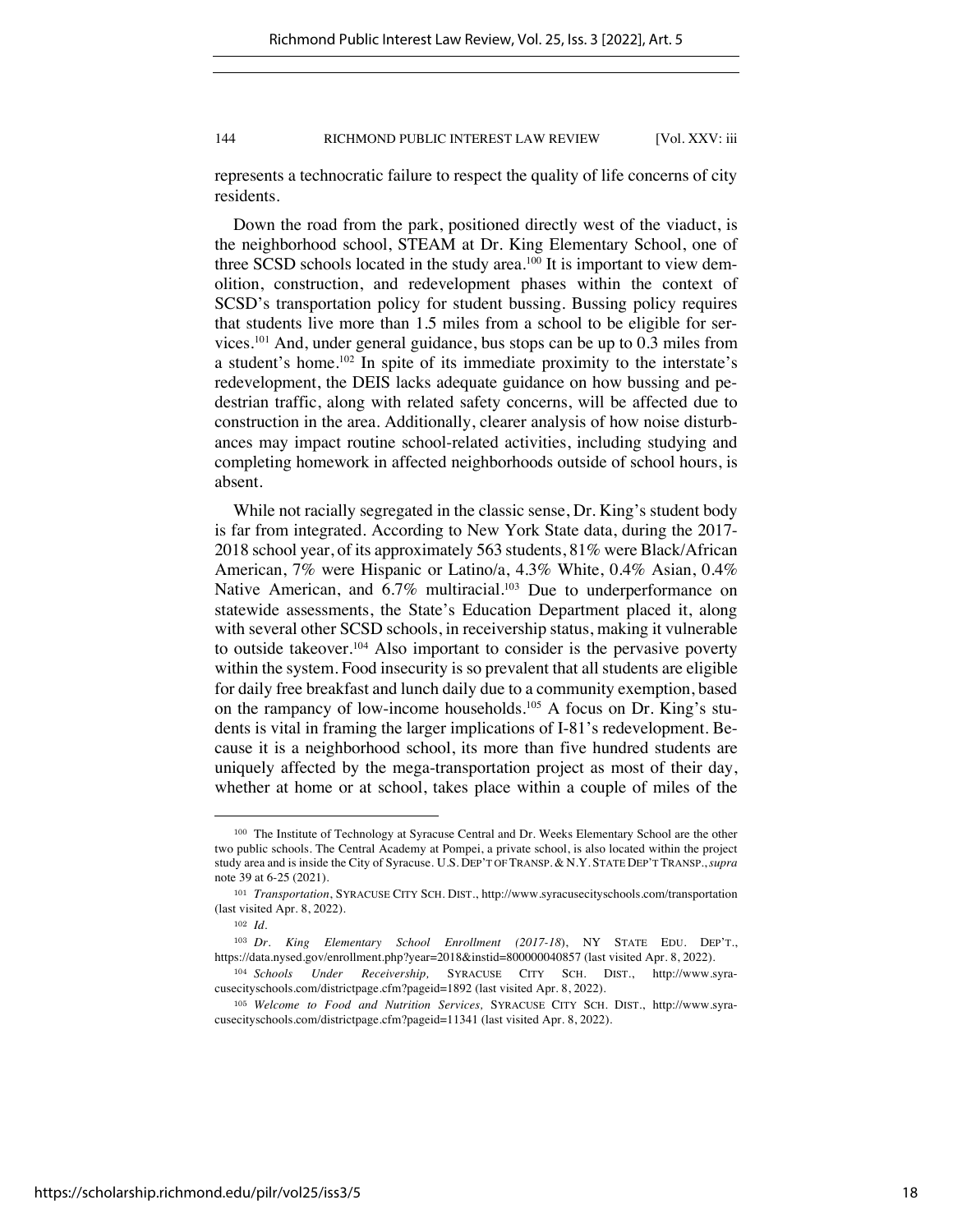existing viaduct.<sup>106</sup> Moreover, school-age students and their developing bodies are at heightened vulnerability due to a "more permeable blood-brain barrier, less effective filtration in nasal passages, highly permeable skin, and vital organs [that] are still developing" to a number of environmental contaminants that can profoundly impact body systems.<sup>107</sup> Therefore, it is imperative to understand this proximity in light of the aforementioned air quality and health impacts.

The potential for either a replacement viaduct or community grid to inform settlement patterns requires significant forecasting. Conceivably, the mixeduse housing and commercial development associated with either project could be a boon for live-work-play communities. The consequence of which would be increased racial diversity in the neighborhoods that are overwhelmingly African American. Nevertheless, as the DEIS reports, most development in the area is slated to be one and two-bedroom apartments.<sup>108</sup> Its likely occupants are projected to be college students and others affiliated with local higher education institutions rather than local families.<sup>109</sup> Therefore, the likelihood of substantially ameliorating school segregation is low, especially short of extraordinary measures that operate outside of the neighborhood school's model. While the implications for how these settlement patterns could lead to broader trends in the overall housing stock are beyond the scope of this analysis, considering associated trends is not. Prominent local universities have signed on in support of the community grid option.<sup>110</sup> When reconciled with SCSD's graduation rate, which in 2018 was 58% versus 80% statewide, thousands of school-aged youth will not be prepared or in a position to attend the universities that stand to be beneficiaries of redevelopment.<sup>111</sup>

<sup>106</sup> Grace Kelly, *Intersection of Schools and Highways Produces Bad Air*, ECO RI NEWS (Nov. 3, 2019), https://www.ecori.org/public-safety/2019/11/1/intersection-of-schools-and-highways-producesbad-air (realizing the health threat to school-aged children, in 2003 California mostly banned construction of schools within 500 feet of freeways. Exceptions are allowed for spatial constraints and systems that employ pollution mitigation strategies).

<sup>107</sup> *Children Are Not Little Adults!*, *supra* note 91.

<sup>108</sup> Scott Willis, *NYCLU Raises Concerns About Gentrification With I-81 Replacement and City Rezoning Project*, WAER88.3 (Feb. 14, 2020), https://www.waer.org/community/2020-02-14/nyclu-raisesconcerns-about-gentrification-with-i-81-replacement-and-city-rezoning-project.

<sup>109</sup> N.Y. CIV. LIBERTIES UNION, *supra* note 78 at 17–18.

<sup>110</sup> Teri Weaver, *Upstate Medical Joining Growing Chorus in Support of I-81 Grid*, CENTRAL N.Y. NEWS (*updated* Apr. 23, 2019), https://www.syracuse.com/news/2019/04/upstate-medical-joins-growingchorus-in-support-of-i-81-grid.html.

<sup>111</sup> *Syracuse City School District Graduation Rate Data: 4 Year Outcome as of August*, N.Y. STATE EDUC., https://data.nysed.gov/gradrate.php?year=2018&instid=800000040902 (last visited Apr. 8, 2022).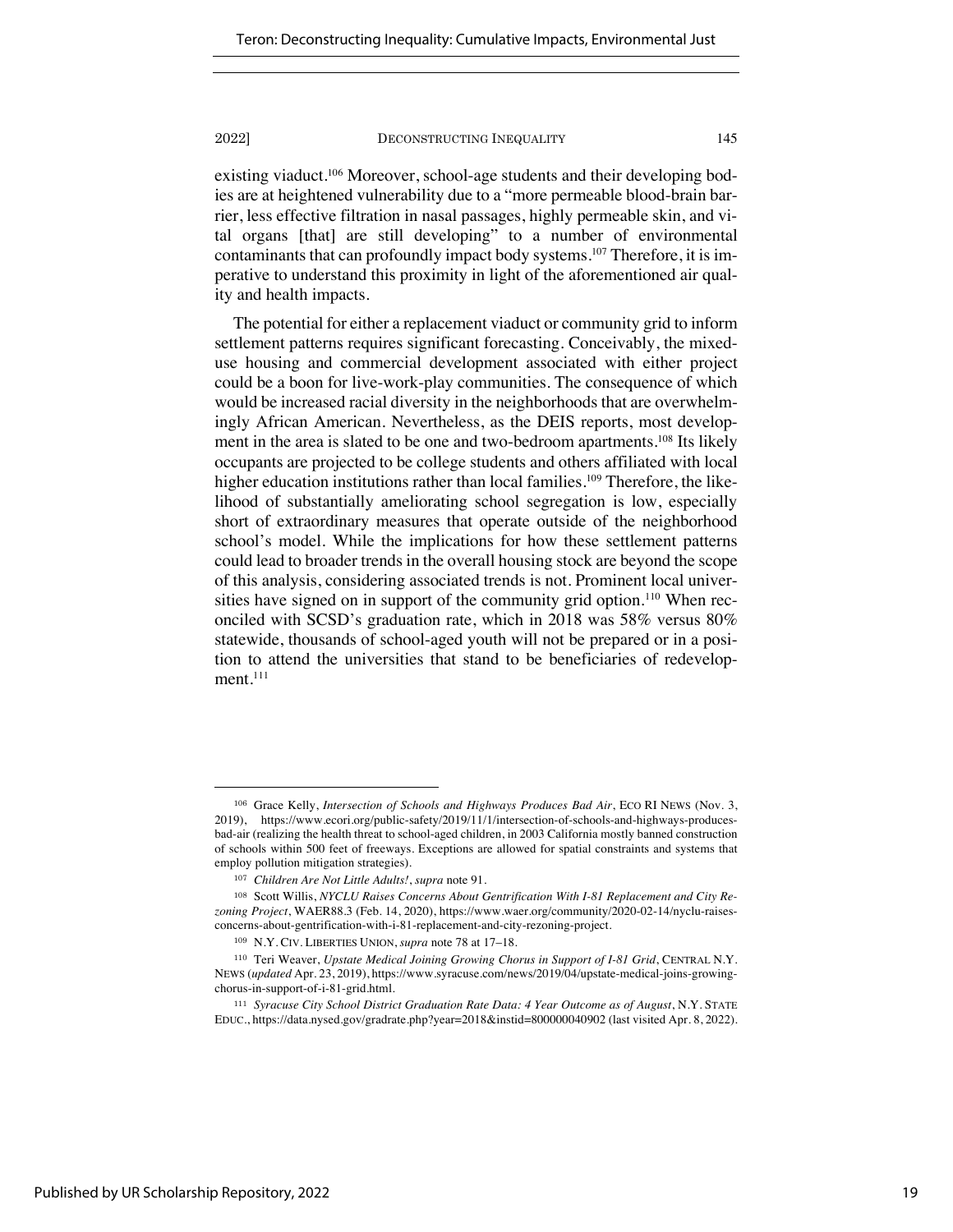# **CONCLUSION**

Either a viaduct replacement or community grid may ultimately meet statutory cumulative impacts obligations and operate within regulatory boundaries related to EJ impacts, as mandated by law, Executive Order 12898, US Department of Transportation Order 5610.2(a) and the US DOT's Environmental Justice Strategy. This framework does not ensure the well-being of public health.112 Residents with preexisting health issues, along with youth and elderly populations, have all occupied the area for decades since I-81's initial construction with scarce federal or state effort to successfully ameliorate repressive socioeconomic conditions. Notwithstanding compliance with federal statutes that mandate EJ, the prevalent federal regulatory framework is inadequate for assessing racial and environmental inequality in Syracuse and elsewhere.113 A restorative justice framework and praxis is needed.

Because EJ communities within Syracuse have long been exposed to the impacts of development associated with the decimation of the 15th Ward, special provisions are imperative. Redevelopment predicated on EJ necessitates a restorative justice framework beyond statutory compliance with federal laws. This framework needs to address quality of life concerns, including economic inequality, exposure to environmental harm, short and long-term relocation, and gentrification. Community protections and benefits should be negotiated between governing bodies, residents, and neighborhoods. These agreements must ultimately be anchored in community-driven demands and environmental justice considerations in comprehensive development planning and zoning activity. Along with mindfulness of preexisting inequality, these agreements may include workforce development strategies, housing and economic agendas that combat the legacy of HOLC, and other entities that have perpetuated neighborhood destabilization, including progressive training and hiring policies and practices. Community benefits may also be linked to broader EJ-related activity across the region, such as food insecurity, soil remediation, lead poisoning, home remediation, healthcare access, and public education stratagem.

In addition to federal and state environmental justice policy, there is substantial room for local environmental policy to be orientated towards protecting marginalized residents, including EJ zoning and land use policy and public health-driven planning.<sup>114</sup> Also, within this purview may be a realignment of local transportation networks, which would be centered on multi-modal transportation and the promotion of non-carbon intensive modes of transport.

<sup>112</sup> Exec. Order No. 12898, 59 Fed. Reg., 32 (Feb. 16, 1994).

<sup>113</sup> *Id.*

<sup>114</sup> LOCAL POLICIES FOR ENVIRONMENTAL JUSTICE: A NATIONAL SCAN, TISHMAN ENV'T. & DESIGN CTR. at 17–18, 27 (2019).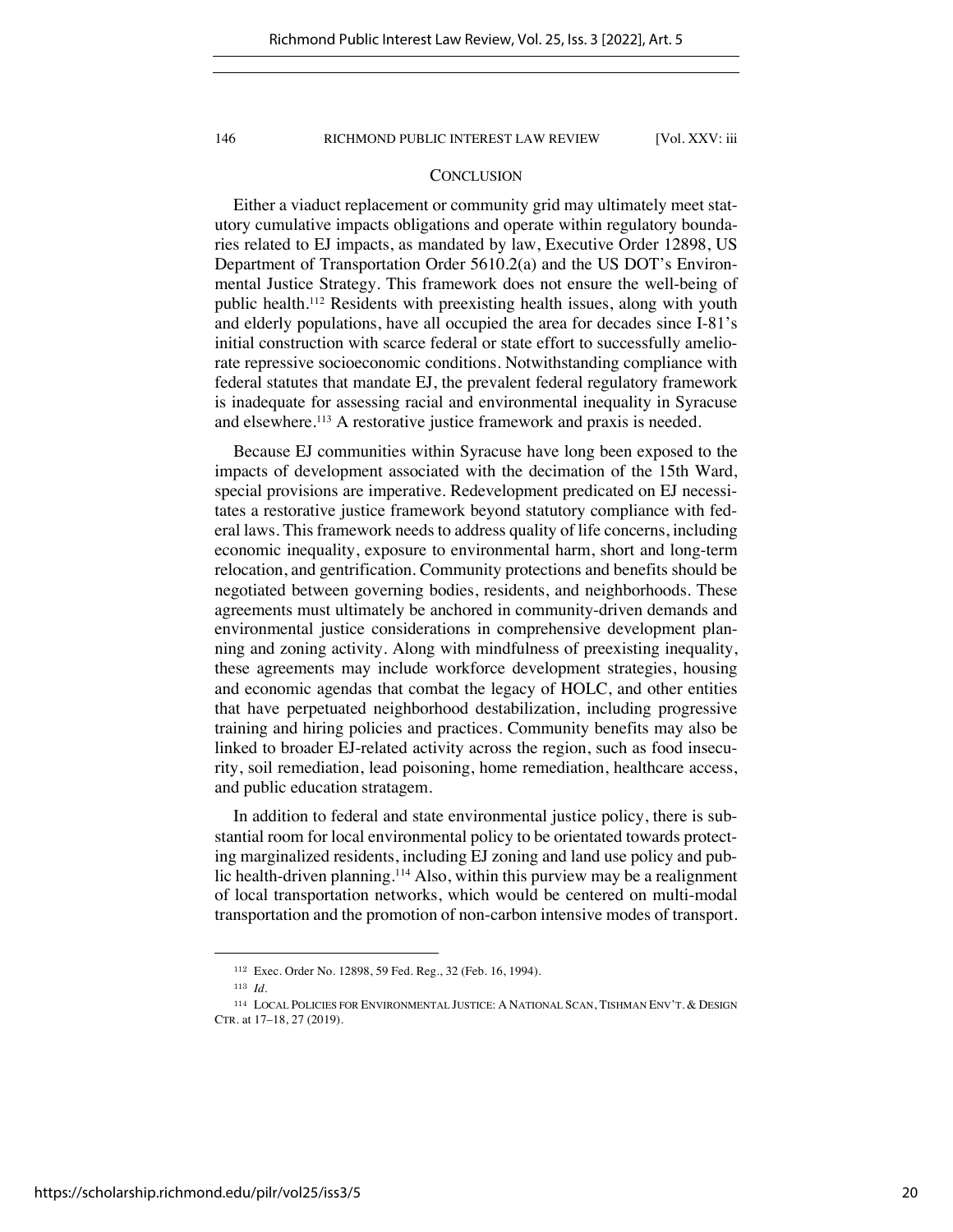Not only will removing cars from the streetscape have a potential impact on greenhouse gas emissions in the form of reductions, but local air quality will consequently improve.

Many local institutions have historically benefited from the dissolution of the 15th Ward, the installation of the viaduct, and the presence of other locally unwanted land uses. Presently, several community institutions, including local universities, have come out in support of the community grid and will have substantial stakes in the redevelopment process. This needs to be reconciled with the hiring practices and student enrollments at these institutions, which are functionally the antithesis of the SCSD demographics mentioned above.<sup>115</sup> Given the potential for redevelopment to cater to those associated with these institutions, it's not misguided to anticipate a redevelopment that is not centered on the politics of racial justice.

Ultimately, any redevelopment framework must be restorative with a focus on remediation of land that has been contaminated from decades of adjacency to the interstate and made further vulnerable by other locally unwanted land uses.<sup>116</sup> Without a comprehensive analysis of the soil, potential threats are speculative, so it is vital that extensive analysis precedes this process. The inequitable and structural forces in which EJ communities exist are not the consequence of singular, one-off decisions. Those conditions are representative of structural racism and inequality that have heightened exposures and negative outcomes associated with environmental injustice, including school underperformance, food insecurity, respiratory disease, lead exposure, interstate siting, racial isolation, and concentrated poverty. This redevelopment project must recognize these converging forces and act in concert with other local, state, and nongovernmental plans to shape an ensemble of responses to these problems. Remediation efforts must remove threats, not manage them.

<sup>115</sup> Of SCSD's over 18,300 students, Black and Latinos are 48% and 14%, respectively, of the district's population. By contrast, the two groups comprise only 7% (Blacks) and 8.6% (Latinos) of all students at Syracuse University, and its population of more than 22,800 students. SYRACUSE UNIV., OFFICE OF INSTITUTIONAL RESEARCH, STUDENT ENROLLMENT BY CAREER AND ETHNICITY: FALL 2019 CENSUS (2019); *Syracuse City School District Enrollment (2020-2021)*, N.Y. STATE EDUC., https://data.nysed.gov/enrollment.php?year=2021&instid=800000040902 (last visited Apr. 17, 2022).

<sup>&</sup>lt;sup>116</sup> University Completes Steam Station Review, Enters Partnership with Enwave Energy, SYRACUSE UNIV. NEWS (Oct. 12, 2020), https://news.syr.edu/blog/2020/10/12/university-completes-steam-stationreview-enters-partnership-with-enwave-energy/.